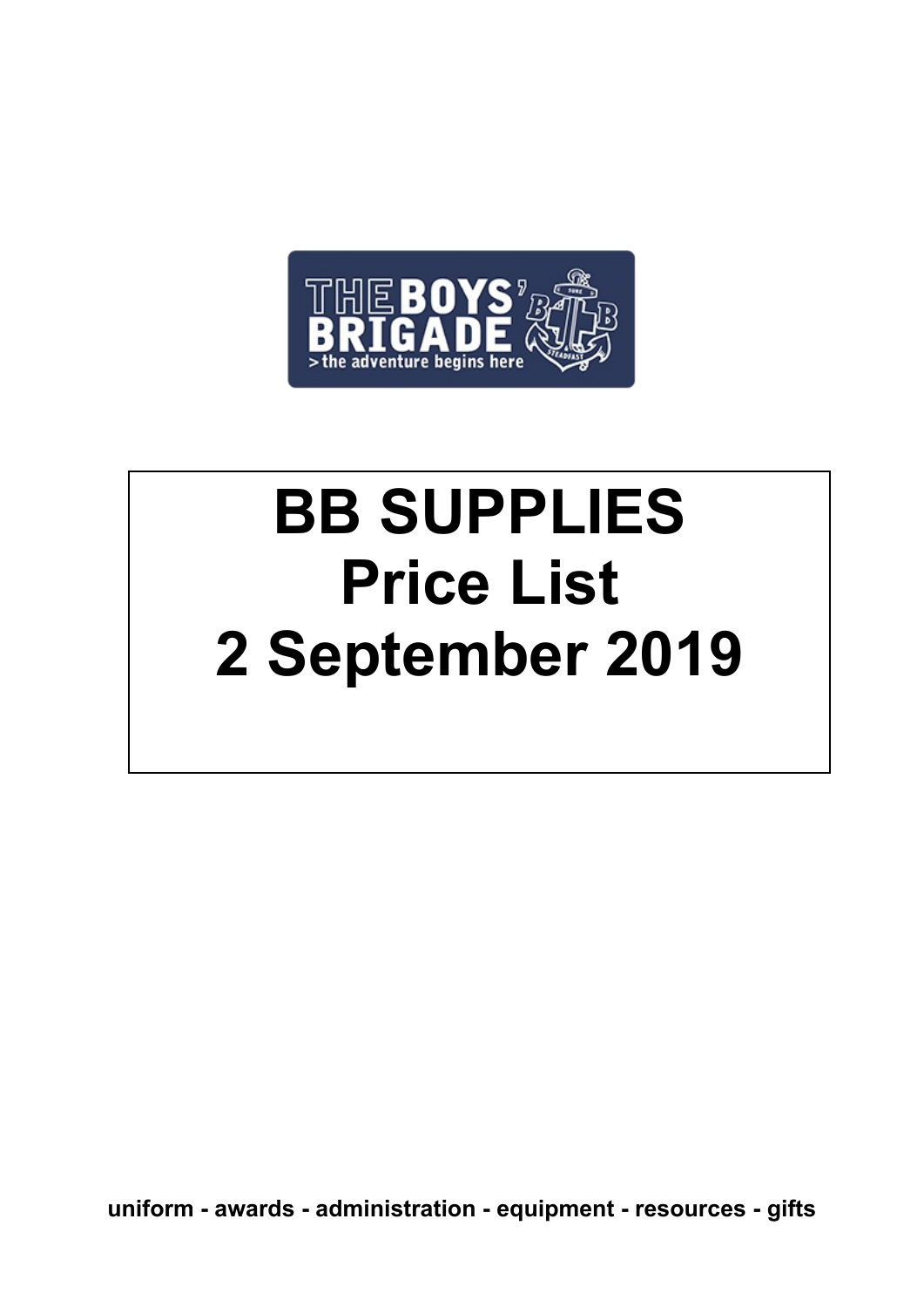## **Sizing Charts** 1

| <b>SWEATSHIRTS</b> |     |                    |     |                    |
|--------------------|-----|--------------------|-----|--------------------|
| <b>SIZE</b>        |     | <b>CHEST SIZE*</b> |     | <b>BODY LENGTH</b> |
| 24"                | 28" | 71cm               | 19" | 48cm               |
| 26"                | 30" | 76cm               | 20" | 51cm               |
| 28"                | 32" | 81cm               | 21" | 53cm               |
| 30"                | 34" | 86cm               | 22" | 56cm               |
| 32"                | 36" | 91.5cm             | 23" | 58.5cm             |
| 34"                | 38" | 96.5cm             | 24" | 61cm               |
| 36"                | 40" | 101.5cm            | 25" | 63.5cm             |
| 38"                | 42" | 106.5cm            | 26" | 66cm               |
| 40"                | 44" | 112cm              | 27" | 68.5cm             |
| 42"                | 46" | 117cm              | 28" | 71cm               |
| 44"                | 48" | 122cm              | 29" | 74cm               |
| 46"                | 50" | 127cm              | 30" | 76cm               |
| 48"                | 52" | 132cm              | 31" | 78.5cm             |
| 50"                | 54" | 137cm              | 31" | 78.5cm             |
| 54"                | 58" | 147cm              | 32" | 81cm               |
| 58"                | 62" | 157.5cm            | 33" | 83.5cm             |

|             | <b>SWEATSHIRTS</b> |                    |     |                    | <b>BLUE POLOS</b> |                   |              |                   |                    |
|-------------|--------------------|--------------------|-----|--------------------|-------------------|-------------------|--------------|-------------------|--------------------|
| <b>SIZE</b> |                    | <b>CHEST SIZE*</b> |     | <b>BODY LENGTH</b> | <b>SIZE</b>       | <b>CHEST SIZE</b> |              |                   | <b>BODY LENGTH</b> |
| 24"         | 28"                | 71cm               | 19" | 48cm               | 24"               | 26"               | 66cm         | 18"               | 45.5cm             |
| 26"         | 30"                | 76cm               | 20" | 51cm               | 26"               | 27.5"             | 70cm         | 19"               | 48cm               |
| 28"         | 32"                | 81cm               | 21" | 53cm               | 28"               | 30"               | 76cm         | 20"               | 51cm               |
| 30"         | 34"                | 86cm               | 22" | 56cm               | 30"               | 31.5"             | 80cm         | $21\frac{1}{2}$ " | 54.5cm             |
| 32"         | 36"                | 91.5cm             | 23" | 58.5cm             | 32"               | 34"               | 86cm         | 23"               | 58.5cm             |
| 34"         | 38"                | 96.5cm             | 24" | 61cm               | 34"               | 35.5"             | 90cm         | 24"               | 61cm               |
| 36"         | 40"                | 101.5cm            | 25" | 63.5cm             | 36"               | 38"               | 96.5cm       | 26"               | 66cm               |
| 38"         | 42"                | 106.5cm            | 26" | 66cm               | 38"               | 41"               | 104cm        | 27"               | 68.5cm             |
| 40"         | 44"                | 112cm              | 27" | 68.5cm             | 40"               | 44"               | 112cm        | 28"               | 71cm               |
| 42"         | 46"                | 117cm              | 28" | 71cm               | 42"               | 46"               | 117cm        | 29"               | 73.5cm             |
| 44"         | 48"                | 122cm              | 29" | 74cm               | 44"               | 49"               | 124.5<br>cm  | 29"               | 73.5cm             |
| 46"         | 50"                | 127cm              | 30" | 76cm               | 46"               | 49.5"             | <b>126cm</b> | 30"               | 76cm               |
| 48"         | 52"                | 132cm              | 31" | 78.5cm             | 48"               | 50.5"             | 128cm        | 30"               | 76cm               |
| 50"         | 54"                | 137cm              | 31" | 78.5cm             | 50"               | 52"               | 132cm        | 33"               | 83.5cm             |
| 54"         | 58"                | 147cm              | 32" | 81cm               | 52"               | 55"               | 140cm        | 33"               | 83.5cm             |

| <b>BOYS' / MENS FORMAL</b><br><b>SHIRTS</b> |                   |              |  |  |
|---------------------------------------------|-------------------|--------------|--|--|
| <b>COLLAR</b><br><b>SIZE</b>                | <b>CHEST SIZE</b> |              |  |  |
| $12\frac{1}{2}$ "                           | $37\frac{1}{2}$   | 95cm         |  |  |
| 13"                                         | 381/2"            | 98cm         |  |  |
| $13\frac{1}{2}$ "                           | 391/2"            | 100cm        |  |  |
| 14"                                         | 41"               | 104cm        |  |  |
| $14\frac{1}{2}$                             | $41\frac{1}{2}$   | 105.5cm      |  |  |
| 15"                                         | 431/2"            | 110.5cm      |  |  |
| $15\frac{1}{2}$                             | 451/2"            | 115.5cm      |  |  |
| 16"                                         | 471/2"            | <b>121cm</b> |  |  |
| $16\frac{1}{2}$                             | 49%"              | 126cm        |  |  |
| 17"                                         | $51\frac{1}{2}$   | 131cm        |  |  |
| $17\frac{1}{2}$                             | 531/2"            | 136cm        |  |  |
| 18"                                         | 55"               | 140cm        |  |  |
| 181/2"                                      | 57"               | 145cm        |  |  |
| 19"                                         | 581/2"            | 148.5cm      |  |  |
| $19\frac{1}{2}$                             | 60"               | 152.5cm      |  |  |

\*This is the measurement of the chest on the actual garment, without allowing any tolerance. Please add 4 to 6 inches to actual physical chest

size to ensure the sweatshirt is not too tight fitting.

| <b>WHITE POLOS</b> |       |                     |                    |        |  |  |
|--------------------|-------|---------------------|--------------------|--------|--|--|
| <b>SIZE</b>        | UP TO | <b>TO FIT CHEST</b> | <b>BODY LENGTH</b> |        |  |  |
| <b>Small</b>       | 34"   | 86cm                | 25"                | 63.5cm |  |  |
| Medi-<br>um        | 36"   | 91.5cm              | 261/2"             | 67.5cm |  |  |
| Large              | 42"   | 106.5cm             | 28"                | 71cm   |  |  |
| <b>XL</b>          | 44"   | 112cm               | 30"                | 76cm   |  |  |
| <b>XXL</b>         | 48"   | 122cm               | 32"                | 81cm   |  |  |

| <b>GIRLS' FORMAL SHIRTS</b>  |                   |              |  |  |
|------------------------------|-------------------|--------------|--|--|
| <b>COLLAR</b><br><b>SIZE</b> | <b>CHEST SIZE</b> |              |  |  |
| $12\frac{1}{2}$              | 37%               | 95cm         |  |  |
| 13"                          | 381/2"            | 98cm         |  |  |
| $13\frac{1}{2}$ "            | 391/2"            | 100cm        |  |  |
| 14"                          | 41"               | 104cm        |  |  |
| $14\frac{1}{2}$ "            | $41\frac{1}{2}$   | 105.5<br>cm  |  |  |
| 15"                          | $43\frac{1}{2}$   | 110.5<br>cm  |  |  |
| $15\frac{1}{2}$              | 451/2"            | 115.5<br>cm  |  |  |
| 16"                          | $47\frac{1}{2}$   | <b>121cm</b> |  |  |
| 16%                          | 491/2"            | <b>121cm</b> |  |  |

to 42"

| <b>LADIES FORMAL SHIRTS</b>   |                                   |                    |  |  |  |
|-------------------------------|-----------------------------------|--------------------|--|--|--|
| <b>GARMENT</b><br><b>SIZE</b> | <b>GARMENT</b><br><b>MEASURES</b> | <b>COLLAR SIZE</b> |  |  |  |
| 4                             | 32"                               | 13.5"              |  |  |  |
| 6                             | 34"                               | 14"                |  |  |  |
| 8                             | 37"                               | 14.5"              |  |  |  |
| 10                            | 38"                               | 15                 |  |  |  |
| 12                            | 40"                               | 15.5"              |  |  |  |
| 14                            | 42"                               | 16                 |  |  |  |
| 16                            | 44"                               | 16.5"              |  |  |  |
| 18                            | 46"                               | 17"                |  |  |  |
| 20                            | 48"                               | 17.5"              |  |  |  |
| 22                            | 50"                               | 18"                |  |  |  |

\* This is the measurement of the bust on the actual garment , without allowing any tolerance so we would recommend adding 4/ 6 inches to actual physical bust size to allow for a blouse which is not too tight fitting.

Please note: All sizes are approximate guidelines All conversions from inches to centimetres are approximate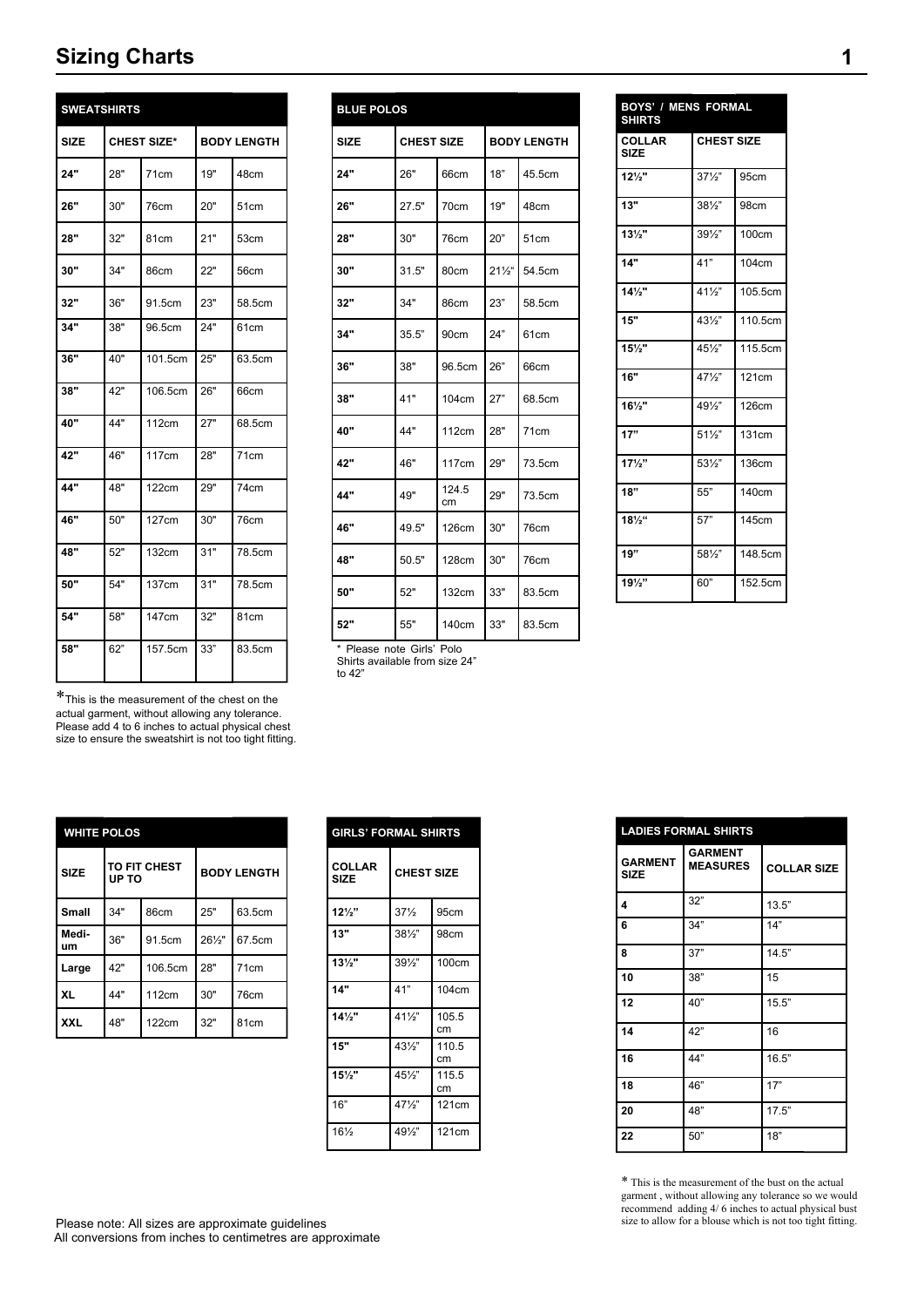| <b>SHOWERPROOF FLEECE JACKETS</b> |                    |                  |            |                      |  |  |
|-----------------------------------|--------------------|------------------|------------|----------------------|--|--|
| <b>SIZE</b>                       | TO FIT CHEST UP TO |                  | <b>AGE</b> | <b>SLEEVE LENGTH</b> |  |  |
| 30"                               | 30"                | 76cm             | 9/10       | 27" (68.5cm)         |  |  |
| 32"                               | 32"                | 81-86cm          | 11/13      | 29" (73.5cm)         |  |  |
| Small                             | 36"                | 91.5cm           | N/A        | 33" (83.5cm)         |  |  |
| Medium                            | 39"                | 99 <sub>cm</sub> | N/A        | 34" (86cm)           |  |  |
| Large                             | 43"                | 109cm            | N/A        | 36" (91.5cm)         |  |  |
| X-Large                           | 47"                | 119.5cm          | N/A        | 37" (94cm)           |  |  |
| XX-Large                          | 51"                | 129.5cm          | N/A        | 38.5" (97.5cm)       |  |  |

Sleeve length is measured from centre back

| <b>ADVENTURE BEGINS HERE FLEECE</b> |                    |         |                    |         |  |  |
|-------------------------------------|--------------------|---------|--------------------|---------|--|--|
| <b>SIZE</b>                         | TO FIT CHEST UP TO |         | <b>ACTUAL SIZE</b> |         |  |  |
| Small                               | 38"                | 96.5cm  | 41"                | 104cm   |  |  |
| Medium                              | 40"                | 101.5cm | 43"                | 109cm   |  |  |
| Large                               | 42"                | 106.5cm | 45"                | 114cm   |  |  |
| X-Large                             | 44"                | 112cm   | 47"                | 119.5cm |  |  |
| XX-Large                            | 48"                | 122cm   | 50"                | 127cm   |  |  |

| <b>ADVENTURE BEGINS HERE HOODIES</b> |                       |         |              |         |                    |        |  |
|--------------------------------------|-----------------------|---------|--------------|---------|--------------------|--------|--|
| <b>SIZE</b>                          | TO FIT CHEST<br>UP TO |         | <b>CHEST</b> |         | <b>BODY LENGTH</b> |        |  |
| Small                                | 34"                   | 86cm    | 40"          | 104cm   | 26"                | 66cm   |  |
| Medium                               | 36"                   | 91.5cm  | 44"          | 109cm   | 27"                | 68.5cm |  |
| Large                                | 40"                   | 101.5cm | 48"          | 114cm   | 28"                | 71cm   |  |
| X-Large                              | 44"                   | 112cm   | 52"          | 119.5cm | 29"                | 74cm   |  |
| XX-Large                             | 48"                   | 122cm   | 58"          | 127cm   | 30"                | 76cm   |  |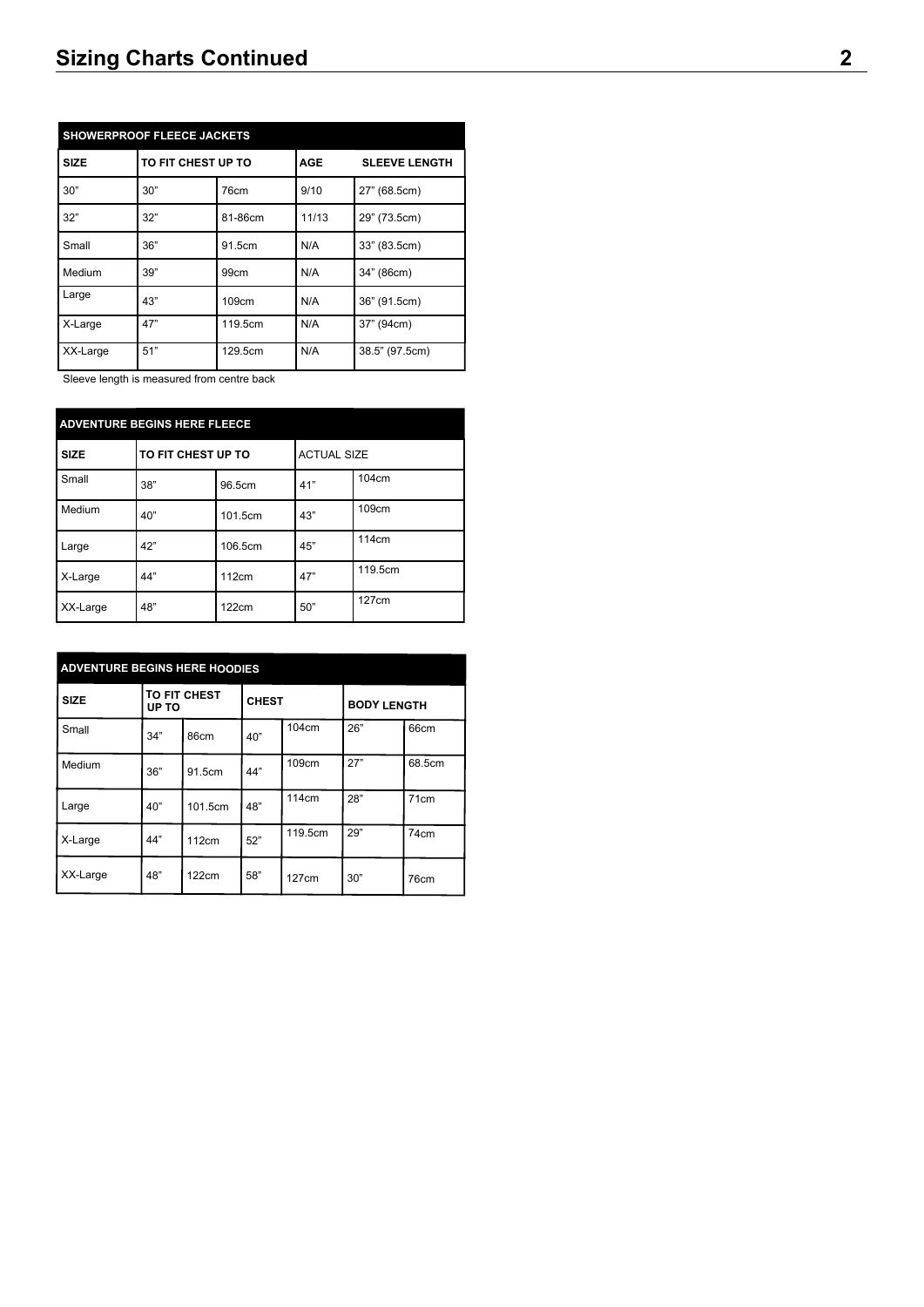## **Ordering Information**

## **HOW TO ORDER**

#### **By ONLINE SHOP**

Go to **http://shop.boys-brigade.org.uk** and follow the instructions. You need to register online to be able to use this service.

#### **By TELEPHONE**

Credit Card orders can be taken over the telephone on **0333 320 8078**.

You should have the following information ready before calling:

- 1. Your Credit Card No & Expiry date.
- 2. A list of what you require in the following order:
	- A) Code Number (SKU)
	- B) Description
	- C) Quantity
- 3. Your Contact Name & telephone number.
- 4. Delivery address (where a signature can be obtained).

#### **From LOCAL DEPOTS**

A number of depots located around the UK offer a local service and can be contacted as follows:

#### **England & Wales**

**NORTH STAFFS** (01782 711303) The Boys' Brigade, The Higherland Methodist Church, The Higherland, Newcastle-under-Lyme, Staffs, ST5 2TF Tues & Thurs 10am to 2pm

**NOTTINGHAM** (0115 975 1326)

The Boys' Brigade, The McCluskey Lounge, Ravensworth Road, Bulwell, Nottingham, NG6 8FN

Sat 10.30am to 12noon (Term Time Only)

#### **Northern Ireland**

#### **BELFAST** (02890 324853)

The Boys' Brigade, Boys' Brigade House, 14 May Street, Belfast, BT1 4NR Monday - Friday 9.30am to 5pm

#### **Scotland**

**ABERDEEN** (01224 644400 or aberdeenbbsupplies@boys-brigade.org.uk)<br>The Boys' Brigade, Boys' Brigade Hall, 31 Crimon Place, Aberdeen, AB10 1RX Open: Sat 10.30am to 12 noon (school term time only) **.**

**AYR** (07787 206143 or 07802 300529 *text only*) The Boys' Brigade, 8 Limekiln Road, Ayr, KA8 8DG Open: Sat 10am to 12.30pm & Wed 6.30pm - 7.30pm (Sept)

**DUNDEE** (01382 457567) The Boys' Brigade, Boys' Brigade House, Carlochie Place, Dundee, DD4 7LX Open: Tues 7:30 to 8:30pm / Sat 10 to 11:30am

**EDINBURGH** (0131 551 1200) The Boys' Brigade, 227 Ferry Road, Edinburgh, EH6 4SP Mon-Thurs 9am to 2pm / Fri 10am to 2pm

**MOTHERWELL** (01698 259135) The Boys' Brigade, 353 Orbiston Street, Motherwell, ML1 1QW Open: Wed 7pm to 8:30pm & Sat 10am to 12 noon

**PAISLEY** (0141 887 3942 or boysbrigadepaisley@outlook.com) The Boys' Brigade, North Croft Street, Paisley, PA3 4AD Open: Mon-Fri 10am to 1pm / Sat 10am to 12noon

**STIRLING** (07730 679 449 - not located in shop) The Boys' Brigade, 11 Friars Street, Stirling, FK8 1HA Open: Sat 10am – 12noon and Wednesday 7.00pm to 8.00pm

We hope you are happy with your purchases, should you need to return goods, please return to the same depot where the goods were originally purchased.

**NOTE: Please call to check opening times before setting off to any depot.**

#### **POSTAGE**

 $\bullet$ 

Postage & Packing is payable on ALL orders as follows:

- Orders up to £7.50 **add £2.50**
- Orders over £7.50 and under £50.00 **add £5.00**
- Orders over £50.00 and under £350.00 **add £6.50**
- Orders over £350.00 **FREE**

A *next working day service* is available at a premium of £10 per order (in addition to standard Postage & Packaging). Orders MUST be received by 12 noon. For deliveries to the Channel Islands, Isle of Man, Northern Ireland & Scottish Islands deliveries may take up to 48 hours.

#### **DELIVERY**

**Standard turn around for the despatch of orders is 3 - 5 working days**, although during busy periods it may be longer. When placing orders please take this into consideration and allow good time before goods are required.

#### **OUT OF STOCK ITEMS**

The online shop will advise if a product is out of stock.

#### **RETURNS**

Any returns MUST be received back by BB Supplies within 1 month of ordering and MUST be in a re-saleable condition. Faulty goods must be returned within 3 months. In the first instance please contact BB Supplies regarding faulty products and/or help with returns. **Please do not return items to BBHQ unless instructed to.**

#### **CREDIT CARDS**

Minimum order for credit card transactions is £5.00. There is no minimum order for debit card transactions.

#### **OPENING HOURS**

Supplies is open to take orders by telephone as follows:<br>Monday to Thursday<br>9am to 5pm Monday to Thursday<br>Friday 9am to 5pm Saturday/Sunday & Bank Holidays Closed

Online orders can be placed 24 hours a day, 7 days a week. **Please note orders will be processed on the next working day. Orders placed after 1pm on Friday will not be processed until early the following week.**

#### **PICTURE OF ITEMS**

Pictures of all items on sale through BB Supplies can be viewed via the online shop, although colours/styles may differ due to changes by manufacturer/supplier.

#### DESCRIPTIONS

Please visit the online shop\_http://shop.boys-brigade.org.uk for detailed description of products.

For instructions on how to return items or any other enquiries please contact BB Supplies:

**ADDRESS: BB SUPPLIES BB Headquarters Felden Lodge Hemel Hempstead Herts HP3 0BL**

**TELEPHONE:** 0333 320 8078

**E-MAIL:** [bbsupplies@boys-brigade.org.uk](mailto:bbsupplies@boys-brigade.org.uk)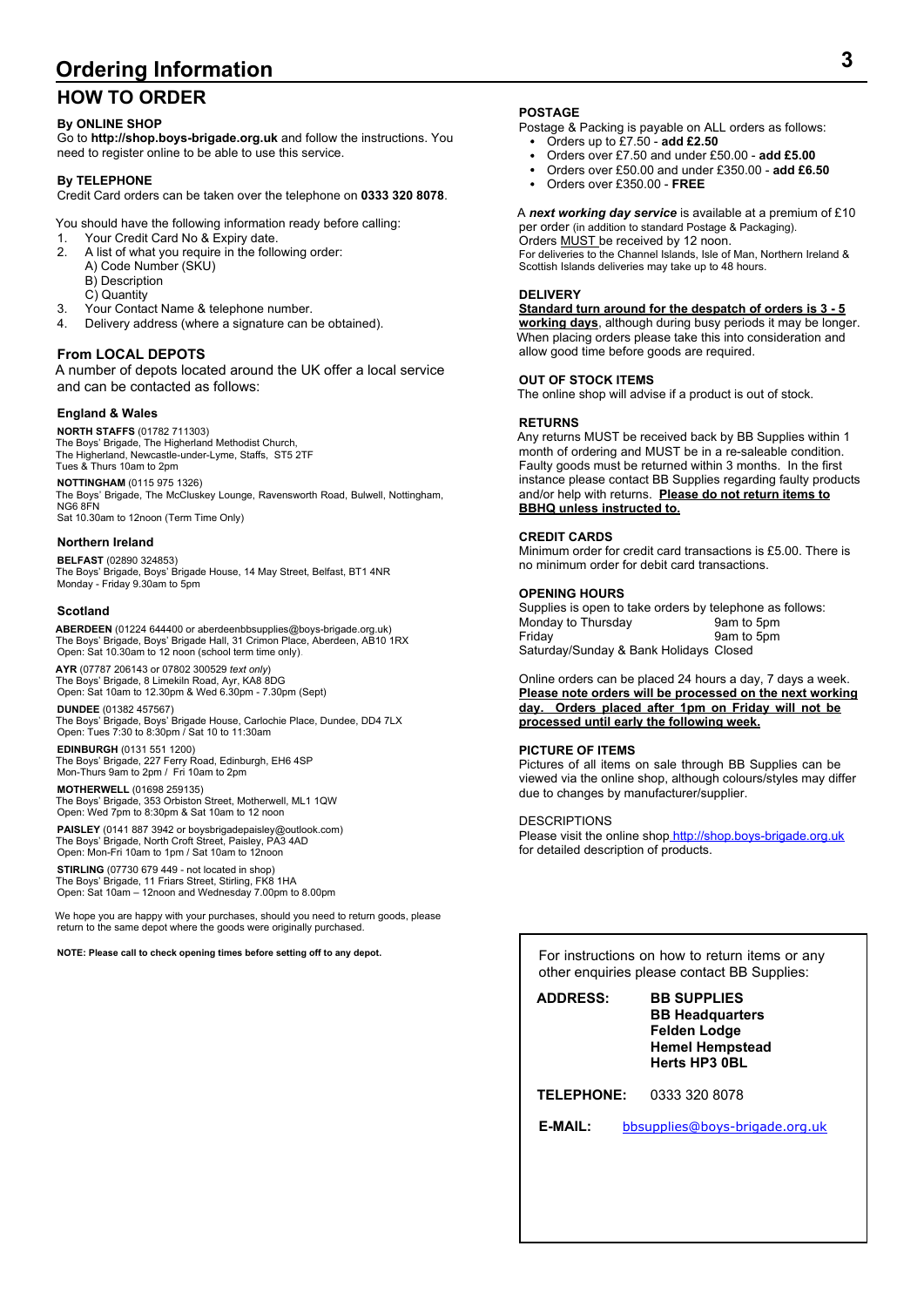## **Boys' Uniform**

#### **Polo Shirt**

Royal blue with BB emblem for Anchor Section, Junior Section, Company Section, & Seniors

| Code     | Description | Price  |
|----------|-------------|--------|
| 20 019 0 | 24"         | £9.75  |
| 20 000 0 | 26"         | £9.75  |
| 20 001 0 | 28"         | £9.75  |
| 20 002 0 | 30"         | £9.75  |
| 20 003 0 | 32"         | £9.75  |
| 20 004 1 | 34"         | £11.75 |
| 20 005 1 | 36"         | £11.75 |
| 20 006 1 | 38"         | £11.75 |
| 20 007 1 | 40"         | £11.75 |
| 20 008 1 | 42"         | £12.50 |
| 20 009 1 | 44"         | £12.50 |
| 20 015 1 | 46"         | £12.50 |
| 20 016 1 | 48"         | £12.50 |
| 20 017 1 | 50"         | £13.00 |
| 20 018 1 | 52"         | £13.00 |

#### **Belt**

Black belt with Boys' Brigade chrome buckle

| Code     | <b>Description</b> | Price  |
|----------|--------------------|--------|
| 20 040 1 | 28/30"             | £15.00 |
| 20 049 1 | 32/34"             | £15.00 |
| 13 304 1 | 36/38"             | £15.00 |
| 13 308 1 | 40/42"             | £15.00 |
| 20 045 1 | 44/46"             | £15.00 |

#### **Red Sweatshirt**

Red with BB emblem for Anchor Section

| Code     | Description* | Price  |
|----------|--------------|--------|
| 20 027 0 | 24"          | £11.00 |
| 20 028 0 | 26"          | £11.00 |
| 20 010 0 | 28"          | £11.00 |
| 20 011 0 | 30"          | £11.00 |
| 20 012 0 | 32"          | £11.00 |
| 20 013 0 | 34"          | £13.00 |
| 20 014 0 | 36"          | £13.00 |

#### **Royal Blue Sweatshirt**

Royal blue with BB emblem for Junior Section

| Code     | Description* | Price  |
|----------|--------------|--------|
| 20 020 0 | 28"          | £11.00 |
| 20 021 0 | 30"          | £11.00 |
| 20 022 0 | 32"          | £11.00 |
| 20 023 0 | 34"          | £13.00 |
| 20 024 0 | 36"          | £13.00 |
| 20 025 0 | 38"          | £13.00 |
| 20 026 0 | 40"          | £13.00 |

 $*$ This is the measurement of the chest on the actual garment, without allowing any tolerance. Please add 4 to 6 inches to actual physical chest size to ensure the sweatshirt is not too tight fitting.

#### **Navy Blue Sweatshirt**

Navy blue with BB emblem for Company Section & Seniors

| Code     | Description* | Price  |
|----------|--------------|--------|
| 20 030 0 | 28"          | £11.00 |
| 20 031 0 | 30"          | £11.00 |
| 20 032 0 | 32"          | £11.00 |
| 20 033 1 | 34"          | £13.00 |
| 20 034 1 | 36"          | £13.00 |
| 20 035 1 | 38"          | £13.00 |
| 20 036 1 | 40"          | £13.00 |
| 20 037 1 | 42"          | £13.00 |

#### **Long Sleeve Formal Shirt**

Royal blue with BB emblem for Company Section & Seniors

| Code     | Description     | Price  |
|----------|-----------------|--------|
| 20 050 0 | 12 1/2 "        | £17.50 |
| 20 051 0 | 13              | £17.50 |
| 20 052 0 | $13\frac{1}{2}$ | £17.50 |
| 20 053 0 | 14              | £17.50 |
| 20 054 1 | $14\frac{1}{2}$ | £19.50 |
| 20 055 1 | 15              | £19.50 |
| 20 056 1 | 15%             | £19.50 |
| 20 057 1 | 16              | £19.50 |
| 20 058 1 | $16\frac{1}{2}$ | £19.50 |
| 20 059 1 | 17              | £19.50 |
| 20 060 1 | $17\frac{1}{2}$ | £19.50 |
| 20 061 1 | 18              | £19.50 |
| 20 062 1 | $18\frac{1}{2}$ | £19.50 |
| 20 063 1 | 19              | £19.50 |

#### **Ties**

Navy blue with Boys' Brigade emblem

| Code     | Description            | Price |
|----------|------------------------|-------|
| 20 070 1 | Boys' Conventional     | £8.50 |
| 20 069 1 | Boys' Clip-On Short    | £8.50 |
| 20 071 1 | Boys' Clip-On Standard | £8.50 |
| 20 072 1 | Seniors' Conventional  | £8.50 |
| 20 073 1 | Seniors' Clip-On       | £8.50 |

#### **Name Tapes**

 Woven Company name tapes (white on blue) SN7 - Max 14 Characters (Large Print) SN8 - Max 24 Characters (Small Print)

| Code      | Description   | Price  |
|-----------|---------------|--------|
| 19 4 21 1 | SN8 (qty 36)  | £9     |
| 19 4 22 1 | SN8 (qty 72)  | £10.50 |
| 19 4 23 1 | SN8 (qty 144) | £13.00 |
| 19 4 24 1 | SN7 (qty 36)  | £9.00  |
| 19 4 25 1 | SN7 (qty 72)  | £10.50 |
| 19 4 26 1 | SN7 (qty 144) | £13.00 |

Names tapes are a special order. Please allow up to 21 days for delivery.<br>Please contact **bisupplies@boys-brigade.org.uk** or by phone: 0333 320 plies@boys-brigade.org.uk or by phone: 0333 320 8078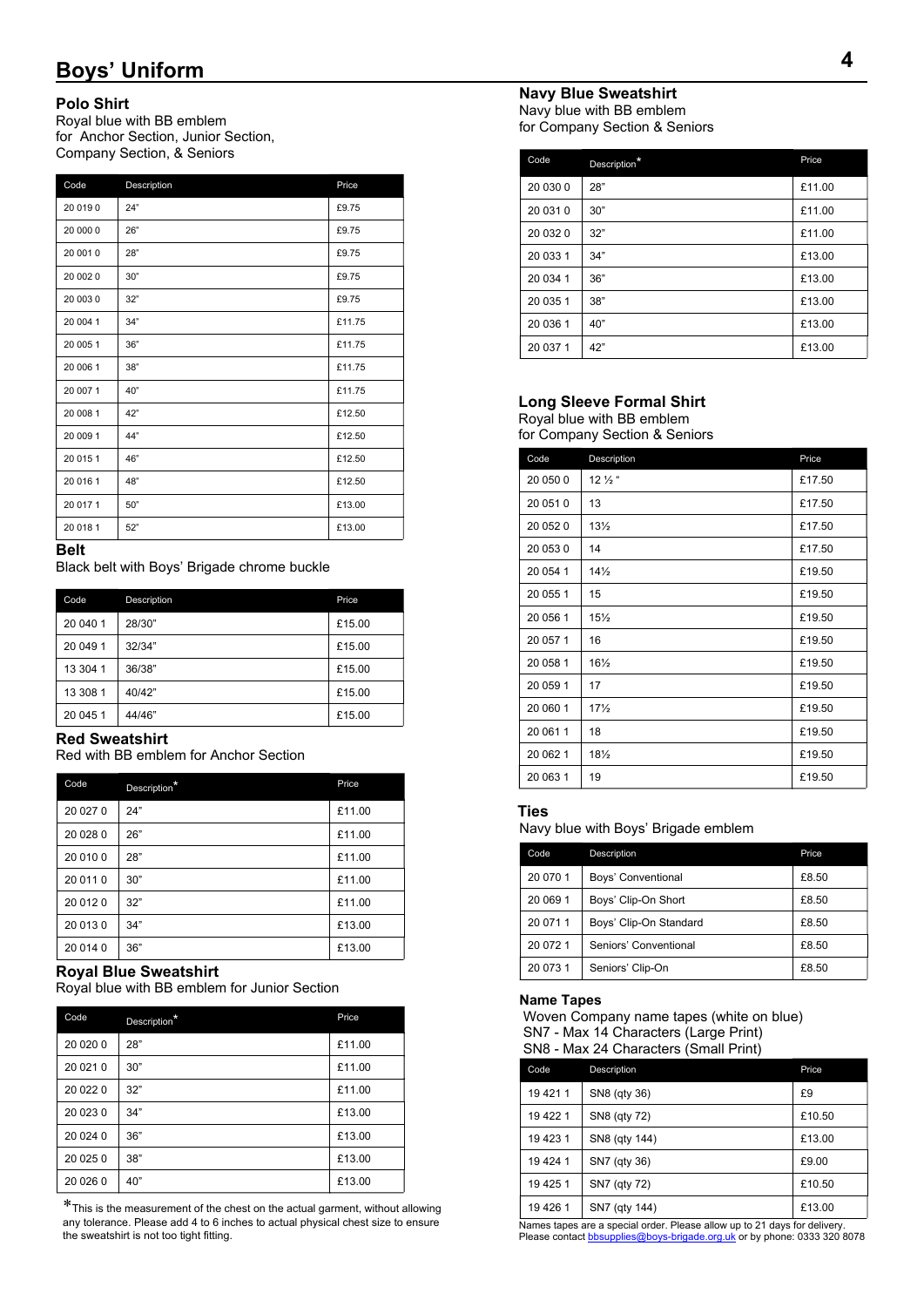#### **Polo Shirt**

Royal blue with Girls' Association emblem for Anchor Section, Junior Section, Company Section, & Seniors

| Code     | Description | Price  |
|----------|-------------|--------|
| 43 040 0 | 24"         | £9.75  |
| 43 041 0 | 26"         | £9.75  |
| 43 042 0 | 28"         | £9.75  |
| 43 043 0 | 30"         | £9.75  |
| 43 044 0 | 32"         | £9.75  |
| 43 045 1 | 34"         | £11.75 |
| 43 046 1 | 36"         | £11.75 |
| 43 047 1 | 38"         | £11.75 |
| 43 048 1 | 40"         | £11.75 |
| 43 049 1 | 42"         | £12.50 |
| 43 050 1 | 44"         | £12.50 |

#### **Red Sweatshirt**

with Girls' Association emblem for Anchor Section

| Code     | Description* | Price  |
|----------|--------------|--------|
| 43 000 0 | 24"          | £11.00 |
| 43 001 0 | 26"          | £11.00 |
| 43 002 0 | 28"          | £11.00 |
| 43 003 0 | 30"          | £11.00 |
| 43 004 0 | 32"          | £11.00 |
| 43 005 0 | 34"          | £13.00 |
| 43 006 0 | 36"          | £13.00 |
|          |              |        |

#### **Royal Blue Sweatshirt**

with Girls' Association emblem for Junior Section

| Code     | Description* | Price  |
|----------|--------------|--------|
| 43 010 0 | 28"          | £11.00 |
| 43 011 0 | 30"          | £11.00 |
| 43 012 0 | 32"          | £11.00 |
| 43 013 0 | 34"          | £13.00 |
| 43 014 0 | 36"          | £13.00 |
| 43 015 0 | 38"          | £13.00 |
| 43 016 0 | 40"          | £13.00 |

\*This is the measurement of the chest on the actual garment, without allowing any tolerance. Please add 4 to 6 inches to actual physical chest size to ensure the sweatshirt is not too tight fitting.

Please refer to Brigade Regulations (section 6) for uniform requirements.

**boys-brigade.org.uk/who-we-are/policies-and-regulations/**

#### **Navy Blue Sweatshirt**

with Girls' Association emblem for Company Section & Seniors

| Code      | Description* | Price  |
|-----------|--------------|--------|
| 43 020 0  | 28"          | £11.00 |
| 43 021 0  | 30"          | £11.00 |
| 43 022 0  | 32"          | £11.00 |
| 43 023 1  | 34"          | £13.00 |
| 43 0 24 1 | 36"          | £13.00 |
| 43 0 25 1 | 38"          | £13.00 |
| 43 0 26 1 | 40"          | £13.00 |
| 43 027 1  | 42"          | £13.00 |
| 43 028 1  | 44"          | £13.00 |

#### **Long Sleeve Formal Shirt**

Royal blue with Girls' Association emblem

| Code     | Description       | <b>Bust</b> | Price  |
|----------|-------------------|-------------|--------|
| 43 060 0 | $12\frac{1}{2}$   | 38"         | £17.50 |
| 43 061 0 | 13"               | 40"         | £17.50 |
| 43 062 0 | $13\frac{1}{2}$ " | 42"         | £17.50 |
| 43 063 0 | 14"               | 44"         | £17.50 |
| 43 064 1 | $14\frac{1}{2}$   | 46"         | £19.50 |
| 43 065 1 | 15"               | 48"         | £19.50 |
| 43 066 1 | $15\frac{1}{2}$   | 50"         | £19.50 |
| 43 067 1 | 16"               | 52"         | £19.50 |

\* actual full measurement of garment at bust

#### **Ties**

Navy blue with Girls' Association emblem

| Code     | Description             | Price |
|----------|-------------------------|-------|
| 43 080 1 | Clip on Tie - Short     | £8.50 |
| 43 081 1 | <b>Conventional Tie</b> | £8.50 |
| 43 082 1 | Clip on Tie - Standard  | £8.50 |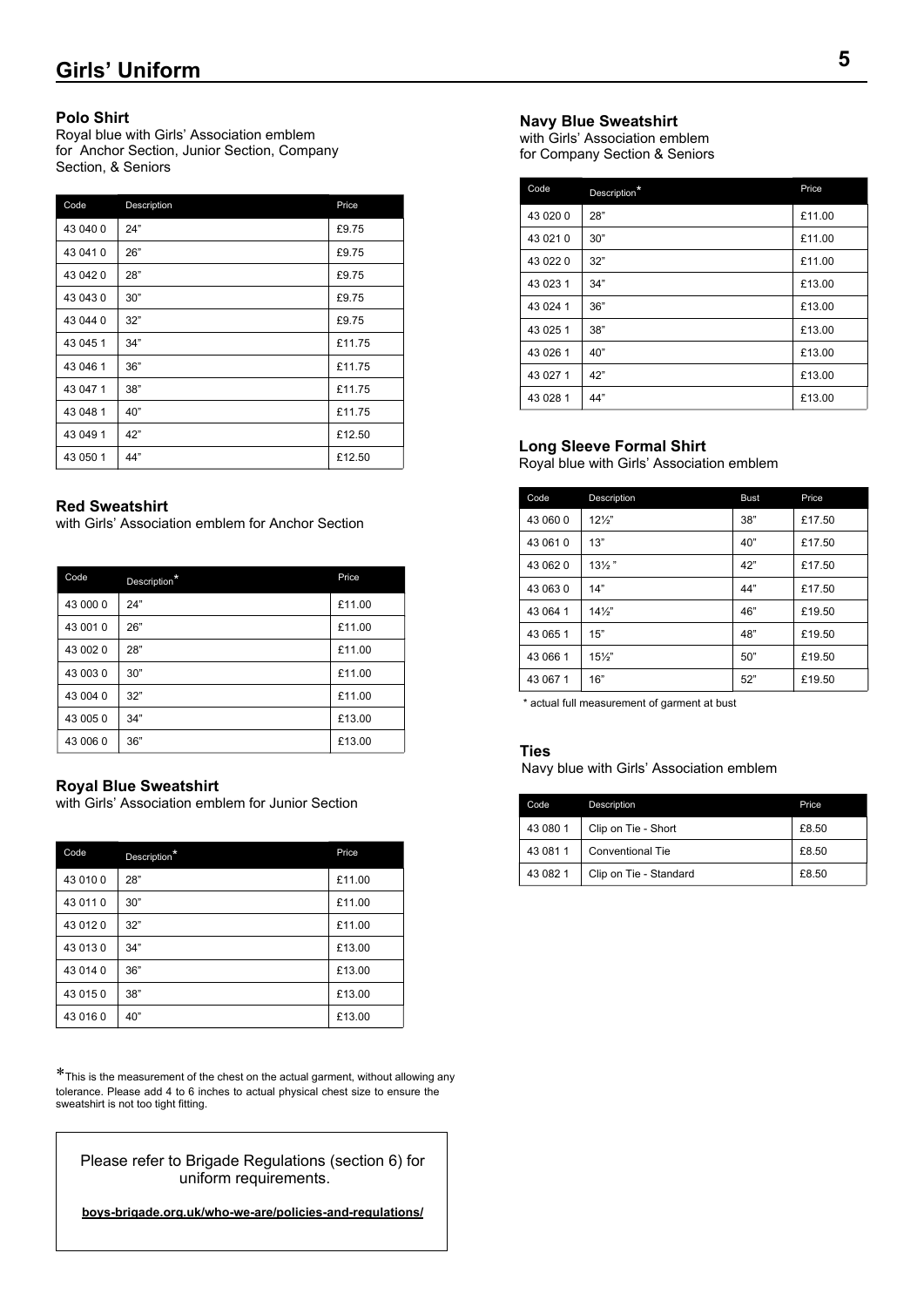## **Boys' / Girls' Uniform Misc**

#### **Armbands**

Navy blue with velcro fastening

| Code     | Description               | Price |
|----------|---------------------------|-------|
| 22 009 1 | Navy Blue Small (5"x31/4) | £3.50 |
| 22 011 1 | Navy Blue Large (6x5)     | £4.00 |

#### **Chevrons**

Metal pin-on badge to go on armband

| Code     | Description           | Price |
|----------|-----------------------|-------|
| 22 002 1 | Lance Corporal        | £3.25 |
| 22 003 1 | Corporal              | £3.50 |
| 22 004 1 | Sergeant              | £3.75 |
| 22 005 1 | <b>Staff Sergeant</b> | £4.00 |

#### **Hats / Hat Badges**

| Code     | Description                                                        | Price |
|----------|--------------------------------------------------------------------|-------|
| 19 941 1 | Hat Size 1 $(20\frac{1}{2})$ - $20\frac{3}{4}$ " around forehead)  | £9.00 |
| 19 942 1 | Hat Size $2(20\frac{3}{4} - 21\frac{1}{2})$ around forehead)       | £9.00 |
| 19 943 1 | Hat Size $3(22" - 22\frac{1}{2}"$ around forehead)                 | £9.00 |
| 19 944 1 | Hat Size 4 $(22\frac{3}{4}$ " - $23\frac{1}{2}$ " around forehead) | £9.00 |
| 19 631 1 | Yellow Surround (Junior Section)                                   | £0.60 |
| 19 632 1 | Red Surround (Company Section)                                     | £0.60 |
| 19 633 1 | <b>Blue Surround (Seniors)</b>                                     | £0.60 |
| 19 627 1 | Hat Badge                                                          | £2.00 |

Please note hat sizes 1,2,3 & 4 are available while stocks last. Sizes will be replaced with Small (52/53cm), Medium (55/56cm) & Large (59/60cm)

#### **Hat Badge Numerals**

To affix to hat surround to indicate Company number

| Code     | Description         | Price |
|----------|---------------------|-------|
| 19 390 1 | No. $0$ (Pack of 4) | £1.00 |
| 19 391 1 | No. 1 (Pack of 4)   | £1.00 |
| 19 392 1 | No. 2 (Pack of 4)   | £1.00 |
| 19 393 1 | No. $3$ (Pack of 4) | £1.00 |
| 19 394 1 | No. 4 (Pack of 4)   | £1.00 |
| 19 395 1 | No. 5 (Pack of 4)   | £1.00 |
| 19 396 1 | No. $6$ (Pack of 4) | £1.00 |
| 19 397 1 | No. 7 (Pack of 4)   | £1.00 |
| 19 398 1 | No. 8 (Pack of 4)   | £1.00 |
| 19 399 1 | No. $9$ (Pack of 4) | £1.00 |

#### **National Emblems**

Optional item which can be sewn on to uniform

| Code     | Description  | Price |
|----------|--------------|-------|
| 13 147 1 | St. Andrew   | £1.50 |
| 13 149 1 | St. Patrick  | £1.50 |
| 13 146 1 | St. George   | £1.50 |
| 13 148 1 | Welsh Dragon | £1.50 |

# **<sup>6</sup> Leaders' Uniform**

#### **Polo Shirt (Unisex)**

White with BB emblem

| Code     | Description | Price  |
|----------|-------------|--------|
| 21 000 1 | Small       | £13.50 |
| 21 003 1 | Medium      | £13.50 |
| 21 005 1 | Large       | £13.50 |
| 21 007 1 | X Large     | £15.00 |
| 21 009 1 | XX Large    | £15.00 |
| 21 011 1 | 52" chest   | £15.00 |
| 21 012 1 | 54" chest   | £15.00 |
| 21 013 1 | 56" chest   | £15.00 |
| 21 014 1 | 58" chest   | £15.00 |

#### **Sweatshirt (Unisex)**

Navy blue with BB emblem

| Code     | Description* | Price  |
|----------|--------------|--------|
| 20 033 1 | 34"          | £13.00 |
| 20 034 1 | 36"          | £13.00 |
| 20 035 1 | 38"          | £13.00 |
| 20 036 1 | 40"          | £13.00 |
| 20 037 1 | 42"          | £13.00 |
| 21 028 1 | 44"          | £13.00 |
| 21 029 1 | 46"          | £15.00 |
| 21 030 1 | 48"          | £15.00 |
| 21 031 1 | 50"          | £15.00 |
| 21 032 1 | 52"          | £15.00 |
| 21 033 1 | 54"          | £15.00 |
| 21 034 1 | 56"          | £15.00 |
| 21 035 1 | 58"          | £15.00 |

\*This is the measurement of the chest on the actual garment, without allowing any tolerance. Please add 4 to 6 inches to actual physical chest size to ensure the sweatshirt is not too tight fitting.

#### **Long Sleeved Shirt (Men's)** White with BB emblem

| Code     | Description     | Price  |
|----------|-----------------|--------|
| 21 040 1 | $14\frac{1}{2}$ | £21.00 |
| 21 041 1 | 15"             | £21.00 |
| 21 042 1 | $15\frac{1}{2}$ | £21.00 |
| 21 043 1 | 16"             | £21.00 |
| 21 044 1 | $16\frac{1}{2}$ | £21.00 |
| 21 045 1 | 17"             | £21.00 |
| 21 046 1 | $17\frac{1}{2}$ | £21.00 |
| 21 047 1 | 18"             | £21.00 |
| 21 048 1 | $18\frac{1}{2}$ | £21.00 |
| 21 049 1 | 19"             | £21.00 |
| 21 050 1 | $19\frac{1}{2}$ | £21.00 |

Please refer to Brigade Regulations (section 6) for uniform requirements.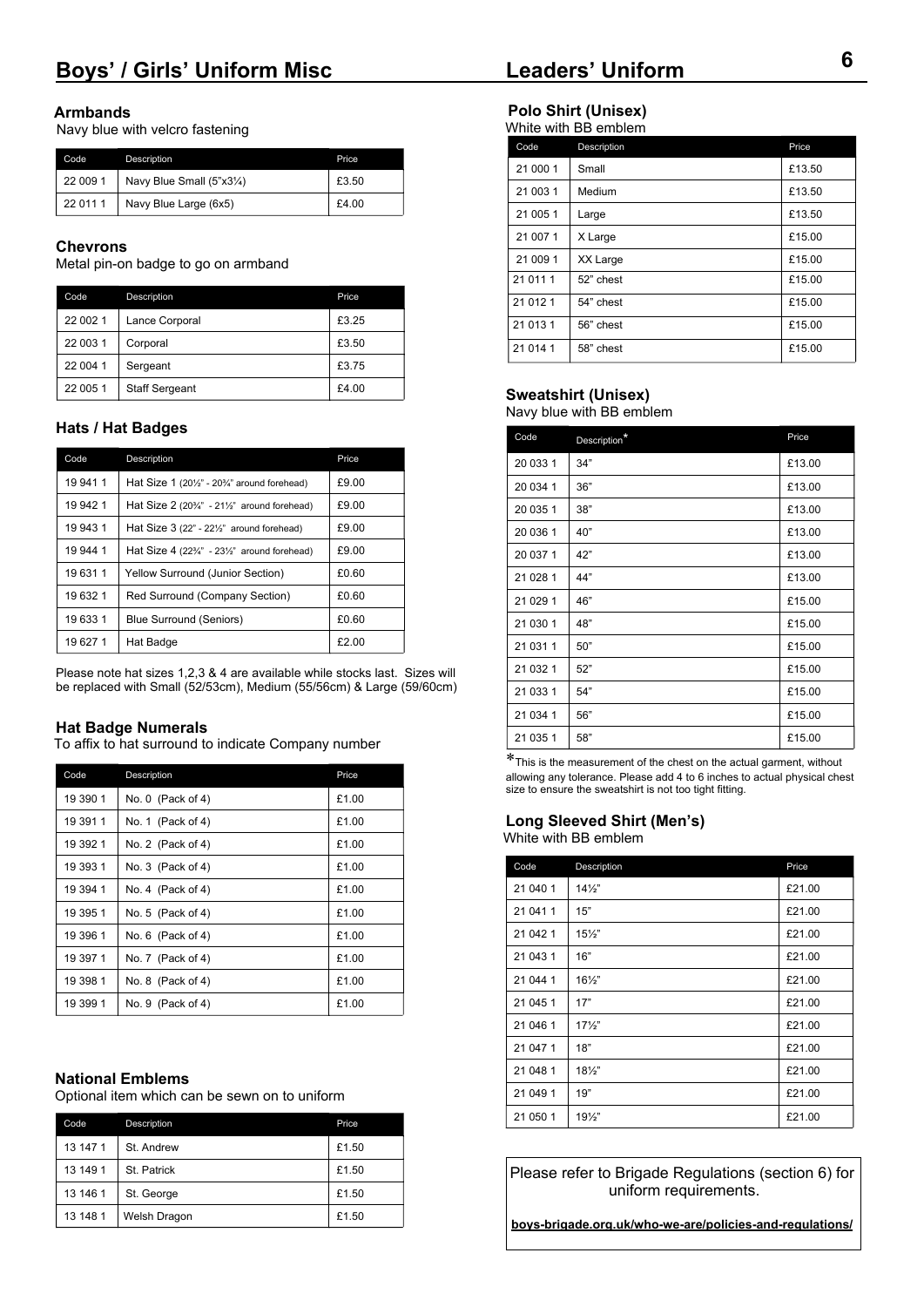## **Short Sleeved Shirt (Men's)**

White with BB emblem

| Code     | Description     | Price  |
|----------|-----------------|--------|
| 21 060 1 | $14\frac{1}{2}$ | £20.50 |
| 21 061 1 | 15"             | £20.50 |
| 21 062 1 | $15\frac{1}{2}$ | £20.50 |
| 21 063 1 | 16"             | £20.50 |
| 21 064 1 | $16\frac{1}{2}$ | £20.50 |
| 21 065 1 | 17"             | £20.50 |
| 21 066 1 | $17\frac{1}{2}$ | £20.50 |
| 21 067 1 | 18"             | £20.50 |
| 21 068 1 | $18\frac{1}{2}$ | £20.50 |
| 21 069 1 | 19"             | £20.50 |
| 21 070 1 | 191/2"          | £20.50 |

#### **Long Sleeve Shirt (Ladies)** White with BB emblem

| Code     | Garment Size | Price  |
|----------|--------------|--------|
| 21 082 1 | 4            | £21.00 |
| 21 083 1 | 6            | £21.00 |
| 21 084 1 | 8            | £21.00 |
| 21 085 1 | 10           | £21.00 |
| 21 086 1 | 12           | £21.00 |
| 21 087 1 | 14           | £21.00 |
| 21 088 1 | 16           | £21.00 |
| 21 089 1 | 18           | £21.00 |
| 21 090 1 | 20           | £21.00 |
| 21 091 1 | 22           | £21.00 |

#### **Short Sleeve Shirt (Ladies)** White with BB emblem

| Code     | Garment Size | Price  |
|----------|--------------|--------|
| 21 103 1 | 4            | £20.50 |
| 21 104 1 | 6            | £20.50 |
| 21 105 1 | 8            | £20.50 |
| 21 106 1 | 10           | £20.50 |
| 21 107 1 | 12           | £20.50 |
| 21 108 1 | 14           | £20.50 |
| 21 109 1 | 16           | £20.50 |
| 21 110 1 | 18           | £20.50 |
| 21 111 1 | 20           | £20.50 |
| 21 112 1 | 22           | £20.50 |

#### **Ties**

Navy blue with white BB emblem

| Code     | Description            | Price |
|----------|------------------------|-------|
| 21 120 1 | Officers' Conventional | £8.50 |
| 21 121 1 | Officers' Clip-On      | £8.50 |

#### **Belts**

Black with Boys' Brigade chrome buckle

| Code     | Description | Price  |
|----------|-------------|--------|
| 20 040 1 | 28/30"      | £15.00 |
| 20 049 1 | 32/34"      | £15.00 |
| 13 304 1 | 36/38"      | £15.00 |
| 13 308 1 | 40/42"      | £15.00 |
| 20 045 1 | 44/46"      | £15.00 |

#### **Glengarry**

With black rosette

| Code      | Description | Price  |
|-----------|-------------|--------|
| 19 9 21 1 | Size 1      | £49.00 |
| 19 922 1  | Size 2      | £49.00 |
| 19 923 1  | Size 3      | £49.00 |
| 19 9 24 1 | Size 4      | £49.00 |
| 19 9 25 1 | Size 5      | £49.00 |
| 19 9 26 1 | Size 6      | £49.00 |

#### **Hat Badges**

To be worn on glengarry appropriate to rank

| Code     | Description               | Price |
|----------|---------------------------|-------|
| 19 606 1 | Lieutenant Cap Badge      | £5.00 |
| 196101   | Warrant Officer Cap Badge | £2.00 |
| 196361   | Women's Hat Badge         | £3.00 |

#### **Showerproof Fleece Jackets**

Showerproof jacket which has fleece lining, zip pockets and the BB Emblem embroidered on left breast. This item is an official uniform item.

| Code     | Description | Price  |
|----------|-------------|--------|
| 18 098 0 | 30"         | £24.00 |
| 18 099 0 | 32"         | £24.00 |
| 18 100 0 | 34"         | £24.00 |
| 18 101 1 | Small       | £30.00 |
| 18 102 1 | Medium      | £30.00 |
| 18 103 1 | Large       | £30.00 |
| 18 104 1 | X-Large     | £30.00 |
| 18 105 1 | XX-Large    | £30.00 |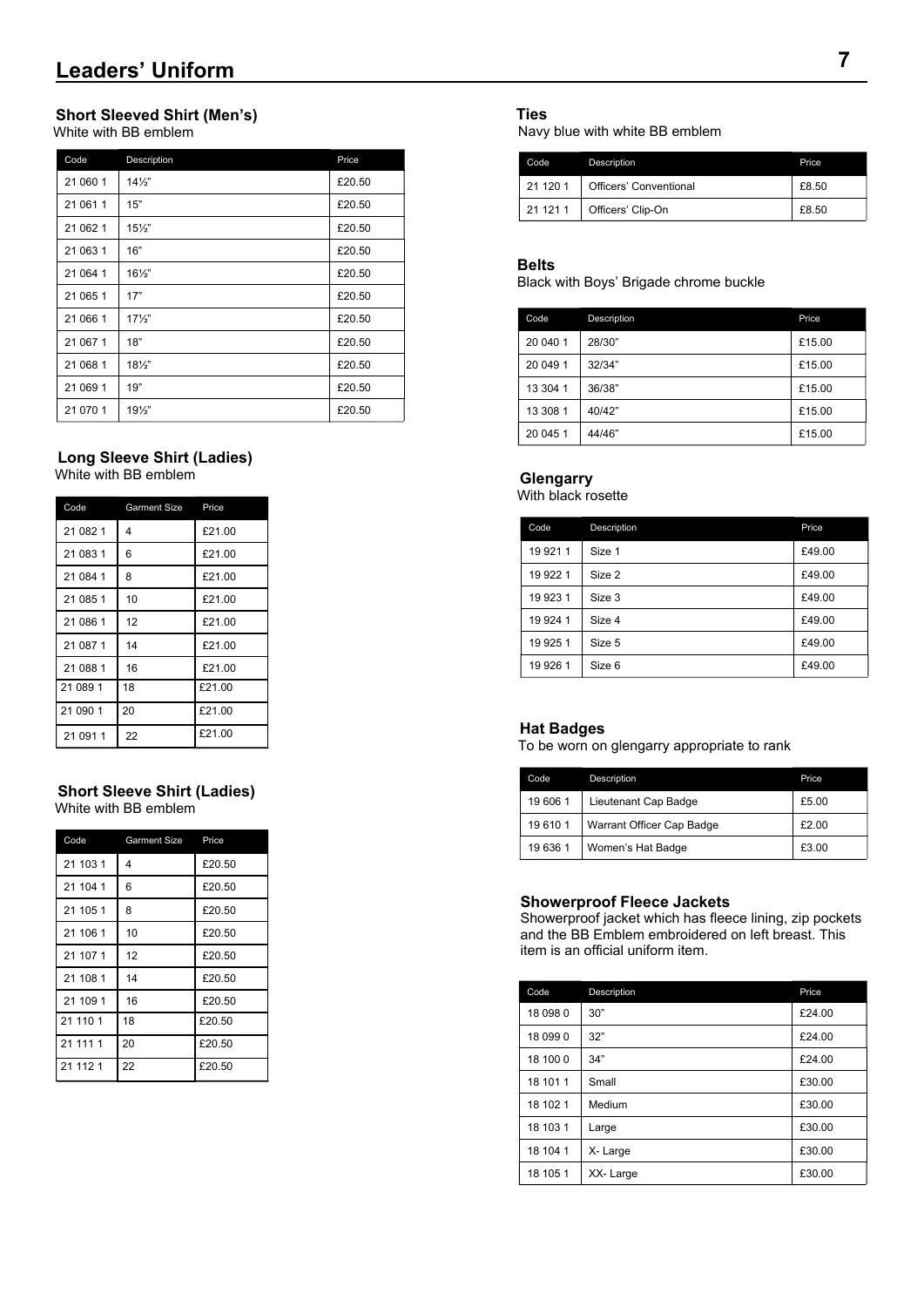These new award

## **Anchors Activity Badges**

New for Autumn 2019, core activity badges

| Code     | Description          | Price |
|----------|----------------------|-------|
| 02 615 1 | <b>Anchor Yellow</b> | £1.40 |
| 02 616 1 | Anchor Green         | £1.40 |
| 02 617 1 | Anchor Blue          | £1.40 |
| 02 618 1 | Anchor Red           | £1.40 |

## **Juniors Activity Badges**

New for Autumn 2019

| Code     | Description          | Price |
|----------|----------------------|-------|
| 02 619 1 | Junior Bronze        | £1.40 |
| 02 620 1 | <b>Junior Silver</b> | £1.40 |
| 02 621 1 | Junior Gold          | £1.40 |

## **Juniors Project Badges**

#### New for Autumn 2019

| Code     | Description                         | Price |
|----------|-------------------------------------|-------|
| 02 622 1 | Junior Project - Get Active         | £1.25 |
| 02 623 1 | Junior Project - Get Adventurous    | £1.25 |
| 02 624 1 | Junior Project - Get Creative       | £1.25 |
| 02 625 1 | Junior Project - Get Involved       | £1.25 |
| 02 626 1 | Junior Project - Get Into the Bible | £1.25 |
| 02 627 1 | Junior Project - Get Learning       | £1.25 |

## **Membership Badges**

| Code     | Description               | Price |
|----------|---------------------------|-------|
| 02 628 1 | <b>Anchors Membership</b> | £2.00 |
| 02 629 1 | Juniors Membership        | £2.00 |

## **Team Leader**

| Code     | Description | Price |
|----------|-------------|-------|
| 02 630 1 | Team Leader | £2.00 |

## **Nights Away Badges**

| Code     | Description     | Price |
|----------|-----------------|-------|
| 02 631 1 | Nights Away 1   | £1.25 |
| 02 632 1 | Nights Away 2   | £1.25 |
| 02 633 1 | Nights Away 3   | £1.25 |
| 02 634 1 | Nights Away 10  | £1.25 |
| 02 635 1 | Nights Away 20  | £1.25 |
| 02 636 1 | Nights Away 30  | £1.25 |
| 02 637 1 | Nights Away 40  | £1.25 |
| 02 638 1 | Nights Away 50  | £1.25 |
| 02 639 1 | Nights Away 75  | £1.25 |
| 02 640 1 | Nights Away 100 | £1.25 |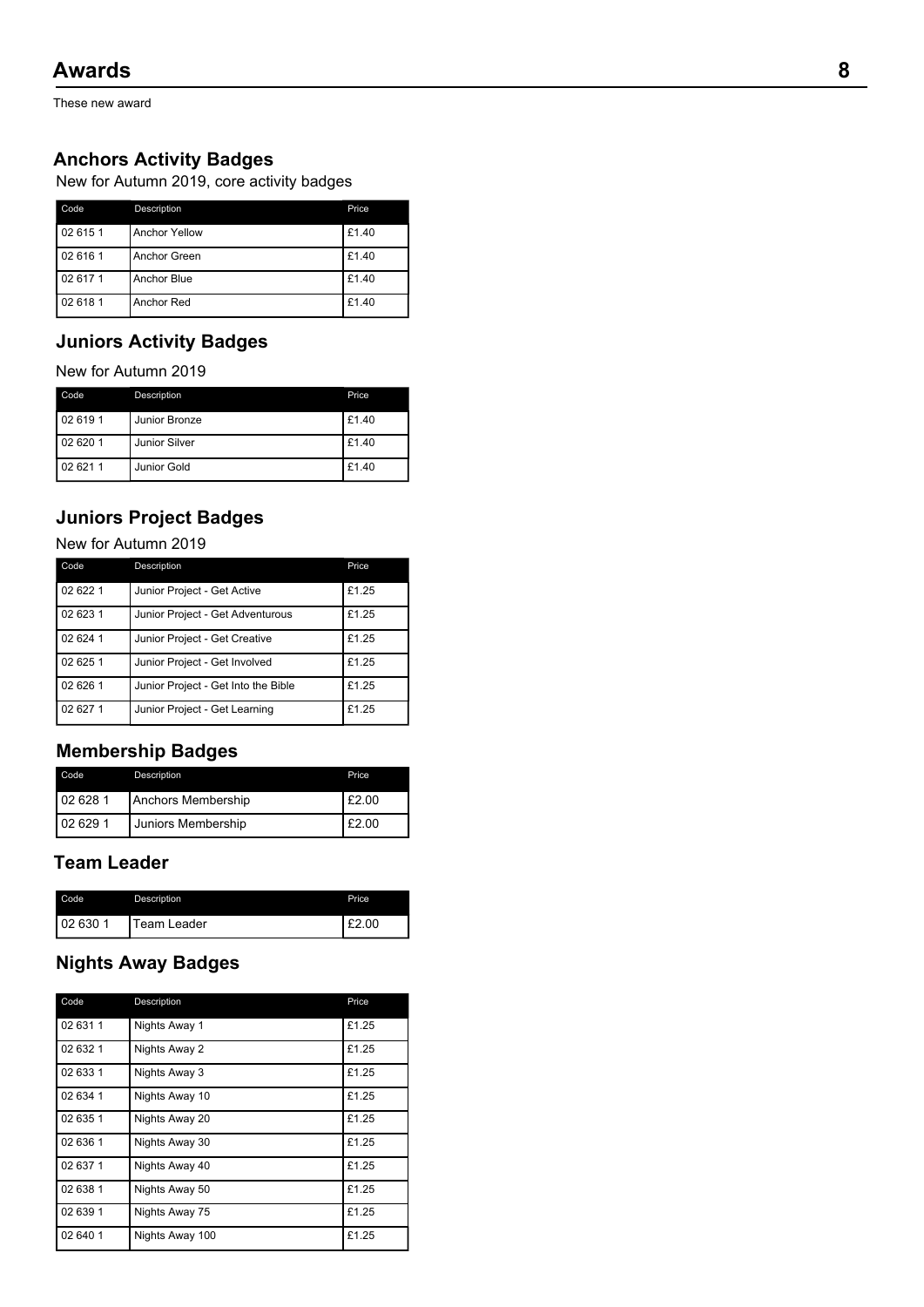#### **Service Badge**

Metal pin-on badge, in circular design with number of years service in centre - for use across all age groups

| Code     | Description | Price |
|----------|-------------|-------|
| 02 275 1 | 1 year      | £1.25 |
| 02 276 1 | 2 years     | £1.25 |
| 02 277 1 | 3 years     | £1.25 |
| 02 278 1 | 4 years     | £1.25 |
| 02 279 1 | 5 years     | £1.25 |
| 02 280 1 | 6 years     | £1.25 |
| 02 281 1 | 7 years     | £1.25 |
| 02 282 1 | 8 years     | £1.25 |
| 02 283 1 | 9 years     | £1.25 |
| 02 284 1 | 10 years    | £1.25 |
| 02 285 1 | 11 years    | £1.25 |
| 02 286 1 | 12 years    | £1.25 |
| 02 287 1 | 13 years    | £1.25 |
| 02 288 1 | 14 years    | £1.25 |
| 02 289 1 | 15 years    | £1.25 |

#### **Anchors Activity Badges**

Badges for use with Anchors Programme

| Code     | Description      | Price |
|----------|------------------|-------|
| 02 220 1 | Activity - Green | £1.00 |
| 02 221 1 | Activity - Red   | £1.00 |
| 02 222 1 | Activity - Blue  | £1.00 |

#### **Juniors Activity Badges**

Badges for use with Juniors Programme

| Code     | Description         | Price |
|----------|---------------------|-------|
| 02 223 1 | <b>Target Award</b> | £1.00 |
| 02 224 1 | <b>Bronze Award</b> | £1.00 |
| 02 225 1 | Silver Award        | £1.00 |
| 02 217 1 | Gold Award          | £1.00 |

#### **Leading Boy/Girl Badges**

| Code     | Description        | Price |
|----------|--------------------|-------|
| 19 635 1 | Leading Boy Badge  | £2.00 |
| 19 637 1 | Leading Girl Badge | £2.00 |

#### **Recruitment Badges**

To be awarded to those who recruit new members in to the Company. The Bronze, Silver and Gold badges are awarded to those recruiting 1, 3 or 5 members respectively.

| Code     | Description                     | Price |
|----------|---------------------------------|-------|
| 02 270 1 | <b>Bronze Recruitment Badge</b> | £1.80 |
| 02 271 1 | <b>Silver Recruitment Badge</b> | £1.80 |
| 02 272 1 | <b>Gold Recruitment Badge</b>   | £1.80 |

#### **Discover Badges**

Badges for use with Discover Programme

| Code       | Description          | Price |
|------------|----------------------|-------|
| 02 421 1   | Compass Badge        | £2.00 |
| 02 4 2 0 1 | Discovery Badge      | £2.00 |
| 02 422 1   | Community - Level 1  | f140  |
| 02 423 1   | Community - Level 2  | £1.40 |
| 02 4 24 1  | Community - Level 3  | £1.40 |
| 02 4 25 1  | Community - Level 4  | £1.40 |
| 02 426 1   | Recreation - Level 1 | f140  |
| 02 427 1   | Recreation - Level 2 | £1.40 |
| 02 428 1   | Recreation - Level 3 | £1.40 |
| 02 429 1   | Recreation - Level 4 | f140  |
| 02 430 1   | Skills - Level 1     | £1.40 |
| 02 431 1   | Skills - Level 2     | f140  |
| 02 432 1   | Skills - Level 3     | £1.40 |
| 02 433 1   | Skills - Level 4     | £1.40 |

#### **Challenge Plus Badges**

Badges for use with Challenge Plus Programme

| Code     | Description         | Price |
|----------|---------------------|-------|
| 02 436 1 | <b>Bronze Badge</b> | £1.20 |
| 02 437 1 | Silver Badge        | £1.20 |
| 02 438 1 | Gold Badge          | £1.20 |

#### **Young Volunteer Award**

| Code     | Description                    | Price |
|----------|--------------------------------|-------|
| 02 442 1 | 200 Hour Young Volunteer Award | £2.00 |
|          |                                |       |

Please Note: Certificates for 50 / 100 / 200 Hours are also available. See Administration / Resources pages

#### **Squad Medals**

with ribbon

| Code      | Description          | Price  |
|-----------|----------------------|--------|
| 03 4 25 1 | Bronze (Red Ribbon)  | £16.50 |
| 03 4 26 1 | Silver (Blue Ribbon) | £16.50 |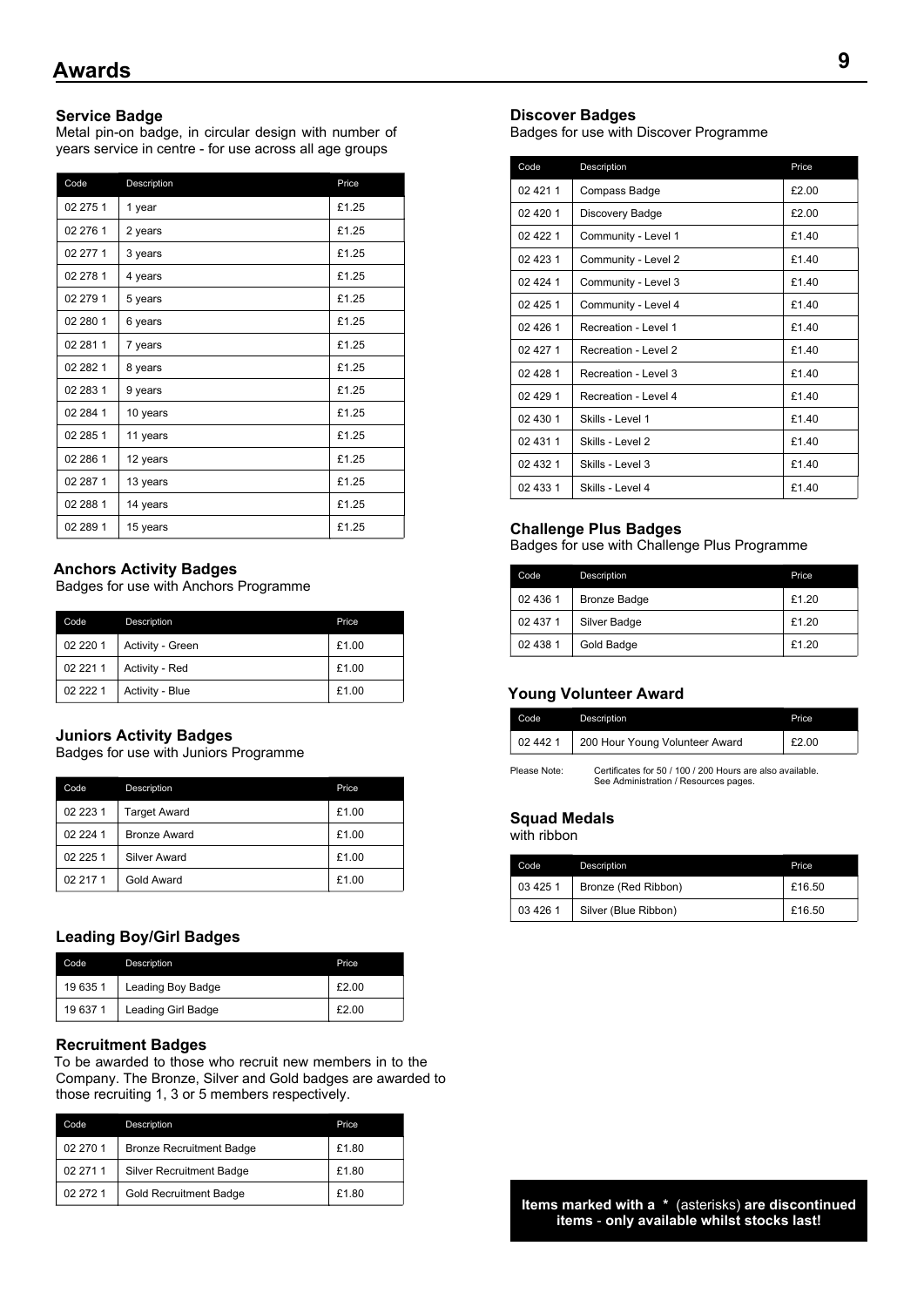#### **Trophies / Shields**

A selection of trophies and shields supplied with BB crest centre

| Code     | Description                     | Price |
|----------|---------------------------------|-------|
| 03 585 1 | Small Hunter Cup                | £5.50 |
| 03 587 1 | Large Hunter Cup                | £7.50 |
| 03 559 1 | Large Cup*                      | £7.00 |
| 03 530 1 | Light Wood Plaque               | £3.20 |
| 03 531 1 | Dark Wood Plaque                | £3.50 |
| 03 560 1 | Star Trophy                     | £4.30 |
| 03 575 1 | Blue & Silver Trophy Large      | £7.50 |
| 03 580 1 | Large Silver cup                | £7.50 |
| 03 520 1 | New Small Blue & Silver Trophy  | £5.50 |
| 03 522 1 | New Medium Blue & Silver Trophy | £6.00 |
| 03 524 1 | New Large Blue & Silver Trophy  | £7.50 |

Please Note: Styles / Colours may differ due to changes by the manufacturer.

#### **Pre-Engraved Plates**

A selection of engraved plates with self adhesive backs

| Code     | <b>Description</b>     | Price |
|----------|------------------------|-------|
| 03 688 1 | <b>First Place</b>     | £1.20 |
| 03 689 1 | Second Place           | £1.20 |
| 03 690 1 | <b>Third Place</b>     | £1.20 |
| 03 691 1 | <b>Best Attendance</b> | £1.20 |
| 03 692 1 | <b>Best Tent</b>       | £1.20 |
| 03 693 1 | Regular Attendance     | £1.20 |
| 03 709 1 | <b>Best Uniform</b>    | £1.20 |
| 03 710 1 | <b>Best Girl</b>       | £1.20 |
| 03 711 1 | Best Boy               | £1.20 |
| 03 712 1 | <b>Best Recruit</b>    | £1.20 |
| 03 713 1 | <b>Best Group</b>      | £1.20 |
| 03 714 1 | <b>Best Squad</b>      | £1.20 |
| 03 715 1 | Star of the Week       | £1.20 |

#### **Stationery**

| Code     | Description               | Price |
|----------|---------------------------|-------|
| 31 946 1 | Prize Labels (Pack of 10) | £3.00 |

#### **Medals**

| Code     | Description                                                                                                                                                                                        | Price |
|----------|----------------------------------------------------------------------------------------------------------------------------------------------------------------------------------------------------|-------|
| 03 436 1 | <b>Bronze</b><br>Standard medal with BB crest centre for<br>general use, supplied in a small blue<br>wallet                                                                                        | £175  |
| 03 437 1 | Silver<br>Standard medal with BB crest centre for<br>general use, supplied in a small blue<br>wallet                                                                                               | £175  |
| 03 438 1 | Gold<br>Standard medal with BB crest centre for<br>general use, supplied in a small blue<br>wallet                                                                                                 | £175  |
| 11 230 1 | Anchors Medal<br>45mm medal with the Anchors logo and<br>the words 'Congratulations' and 'Well<br>Done'. Medal is supplied on a blue and<br>white lanyard ribbon.                                  | £3.30 |
| 11 231 1 | Juniors Medal<br>45mm medal with the Juniors logo and<br>the words 'Congratulations' and 'Well<br>Done'. Medal is supplied on a blue and<br>white lanyard ribbon.                                  | £3.30 |
| 11 232 1 | The Boys' Brigade Medal<br>45mm medal with the BB 'adventure<br>begins here' logo and the words 'Con-<br>gratulations' and 'Well Done'. Medal is<br>supplied on a blue and white lanyard<br>ribbon | £3.30 |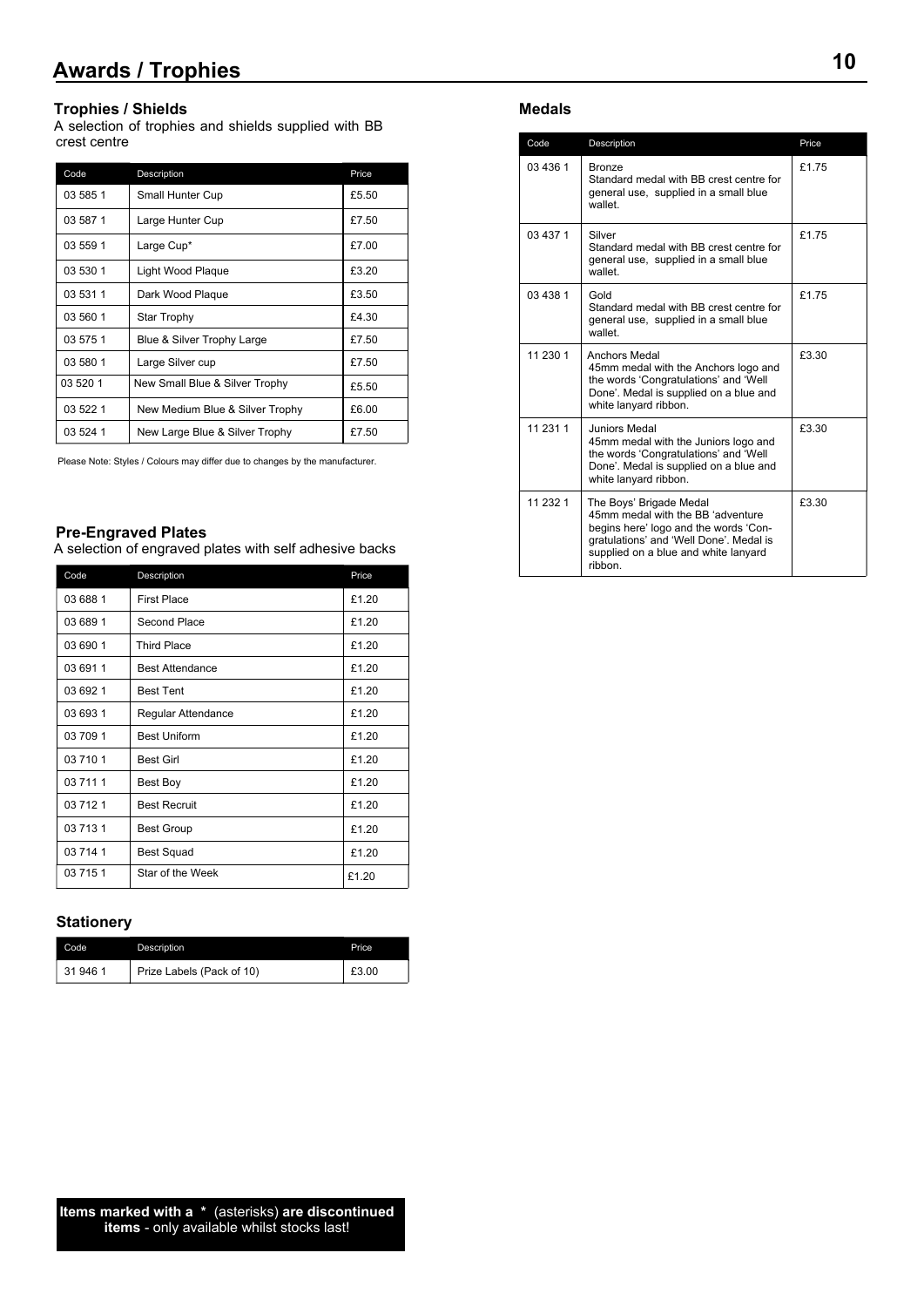## **Administration**

#### **Stationery**

A range of stationery items.

| Code     | Description                   | Price |
|----------|-------------------------------|-------|
| 31 201 1 | Class Roll Book               | £1.25 |
| 31 206 1 | Company Roll Book             | £3.00 |
| 31 221 1 | Squad Roll Card               | £1.00 |
| 31 651 1 | Payment Cards (Pack of 10)    | £1.20 |
| 31 706 1 | Invitation Cards (Pack of 10) | £2.00 |

#### **Publications**

| Code <sup>1</sup> | Description | Price |
|-------------------|-------------|-------|
| 31 616 0          | Drill Book  | £3.00 |

#### **Music**

| Code      | Description                | Price |
|-----------|----------------------------|-------|
| 31 4 21 0 | <b>Bugle Band Handbook</b> | £5.00 |

#### **Christmas Cards**

| Code     | Description                                                                                                                                           | Price |
|----------|-------------------------------------------------------------------------------------------------------------------------------------------------------|-------|
| 31 514 1 | <b>Glory to God Cards</b><br>Pack of 12 cards, with 3 designs<br>(with envelopes)                                                                     | £4.50 |
| 31 518 1 | <b>Christmas Story Cards</b><br>Pack of 12 cards, with 3 designs. Ideal for Chil-<br>dren & Young People<br>(with envelopes)                          | £4.25 |
| 31 522 1 | <b>Joy of Christmas Cards</b><br>Pack of 12 cards, with 3 contemporary designs<br>(with envelopes)                                                    | £5.00 |
| 31 523 1 | <b>Competition Christmas Cards</b><br>A pack of 12 cards featuring 3 designs by win-<br>ners of 2015 Christmas Card competition.<br>(with envelopes.) | £5.00 |
| 31 519 1 | <b>Candles &amp; Trees Christmas Cards</b><br>A pack of 10 cards with 2 different modern de-<br>signs of a Christmas tree and a candle.               | £4.00 |

#### **Birthday / Blank / Thank You Cards**

| Code     | Description                                                                                                                                                                                                                                 | Price |
|----------|---------------------------------------------------------------------------------------------------------------------------------------------------------------------------------------------------------------------------------------------|-------|
| 31 516 1 | Birthday Cards (for under 11's)<br>Pack of 10 cards featuring cartoon design<br>and BB 'adventure begins here' logo com-<br>plete with envelopes. Ideal for the whole age<br>group / section to sign to celebrate a mem-<br>ber's birthday. | £6.50 |
| 31 526 1 | <b>Blank Cards</b><br>Pack of 10 cards (120x120mm) featuring a<br>range of BB images and the BB 'adventure<br>begins here' logo complete with envelopes.<br>Ideal for a young person or leaders birthday,<br>or for other occasions.        | £7.50 |
| 31 527 1 | <b>Thank You Cards</b><br>Pack of 10 cards (120x120mm) featuring a<br>range of BB images and the text; THANK<br>YOU' on the front of the card with the BB 'ad-<br>venture begins here' logo. Complete with en-<br>velopes.                  | f750  |
| 11 515 1 | Hope as an Anchor Gift Cards (pack of 5)<br>A set of 5 blank gift cards (A6 size) with enve-<br>lopes, featuring an attractive Hope as an An-<br>chor design (based on Hebrews 6:19).                                                       | £4.50 |

#### **Certificate**

| Code | Description               | Price |
|------|---------------------------|-------|
|      | 31 505 1 Open Certificate | £0.50 |

#### **Diaries**

| Code     | Description                                           | Price |
|----------|-------------------------------------------------------|-------|
| 31 594 1 | Pocket Diary 2020 NEW!                                | £4.00 |
| 31 004 1 | Desk Diary 2019/20 NEW!<br>(August 2019 to July 2020) | £7.00 |

#### **Membership Cards**

Usually presented to members at Enrolment Service.

| Code     | Description                                                                                 | Price |
|----------|---------------------------------------------------------------------------------------------|-------|
| 31 380 1 | Membership Cards 2019/20 NEW!<br>(Pack of 10)                                               | £2.50 |
| 31 381 1 | Membership Cards for Companies<br>with BB & Girls' Association 2019/20 NEW!<br>(Pack of 10) | £2.50 |

#### **Appointment Cards**

NCO card and Staff Sergeant cards to be awarded on appointment. A template is available to download from the BB website at: **leaders.boys-brigade.org.uk/factsheets.htm**

#### **Code of Good Practice Cards**

These are available to Brigade Training Officers and as required from BB Headquarters. Please call or email to request.

#### **Safety Handbook**

The Safety Handbook can be found online at **leaders.boys-brigade.org.uk/factsheets.htm**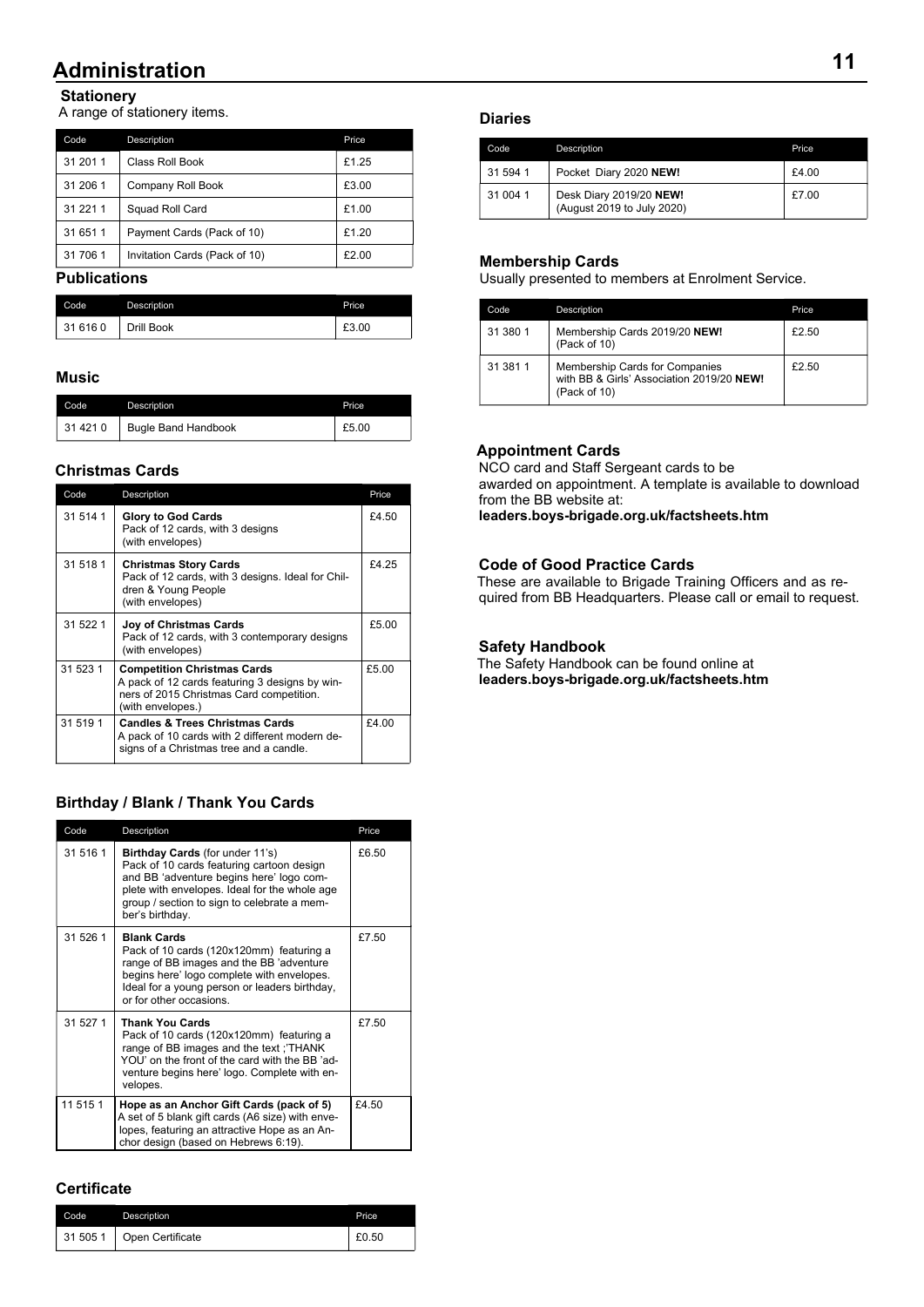## **Resources**

#### **Publicity / Signs / Stickers**

| Code     | Description                                                                                                                                                                                                                                                | Price  |
|----------|------------------------------------------------------------------------------------------------------------------------------------------------------------------------------------------------------------------------------------------------------------|--------|
| 11 202 1 | <b>Window Sticker</b><br>Self cling window sticker featuring BB<br>logo. Ideal for car windows.                                                                                                                                                            | £1.75  |
| 11 208 1 | Round Permit Holder*                                                                                                                                                                                                                                       | £1.00  |
| 11 679 1 | <b>Balloons</b><br>Pack of 25 blue balloons featuring the<br>BB 'adventure begins here' logo                                                                                                                                                               | £5.00  |
| 35 301 1 | Logo Sticker Pack<br>Pack of stickers with BB 'adventure<br>begins here' logo comprising 1 x A4,<br>2 x A5, 4 x A6 and 8 x A7 size stickers.                                                                                                               | £11.00 |
| 35 300 1 | Vehicle Logo Sign (Small)<br>Featuring the BB 'adventure begins here'<br>logo. With self-adhesive backing and<br>easy application to vehicles and other<br>surfaces. Logo size is 400mm (w) x<br>150mm (h).                                                | £13.00 |
| 35 302 1 | Vehicle Logo Sign (Large)<br>Featuring the BB 'adventure begins here'<br>logo. With self-adhesive backing and<br>easy application to vehicles and other<br>surfaces. Logo size is 840mm (w) x<br>280mm (h).                                                | £16.00 |
| 31 922 1 | Anchor A2 Poster*                                                                                                                                                                                                                                          | £1.30  |
| 31 530 1 | <b>Bunting</b><br>5 metres of blank specially coated paper<br>bunting to colour in and make your own!<br>Ideal for event activities.                                                                                                                       | £5.00  |
| 17 700 1 | <b>BB Tablecloth</b><br>Blue cloth embroidered with the BB crest.<br>Fully fringed. Dimensions<br>152.5cm x 228cm. Different sizes are<br>Available - price on application.<br>Customised embroidery also available<br>at extra cost. Price on application | £54.00 |

#### **Yellow Hi-Vis Vest**

Yellow high visibility vest with reflective tape. BB logo on back and left breast. Conforms with standard EN471 2003. 100% polyester. Larger sizes available - prices on application

| Code     | <b>Description</b>            | Price |
|----------|-------------------------------|-------|
| 18 300 0 | XXS Fits age 7-9 Small Child  | £3.00 |
| 18 301 0 | XS Fits age 10-13 Large Child | £3.00 |
| 18 301 1 | Small Adult Fits 92-96cm      | £4.00 |
| 18 302 1 | Medium Adult Fits 100-104cm   | £4.00 |
| 18 303 1 | Large Adult Fits 108-112cm    | £4.00 |
| 18 304 1 | XL Adult Fits 116-122cm       | £5.00 |
| 18 305 1 | XXL Adult Fits 124-132cm      | £5.00 |

#### **Fundraising**

A range of resources to support fundraising efforts

| Code     | Description                                                                                                                                                                                                                                      | Price |
|----------|--------------------------------------------------------------------------------------------------------------------------------------------------------------------------------------------------------------------------------------------------|-------|
| 31 524 1 | Wraparound for Collecting Box                                                                                                                                                                                                                    | £1.00 |
| 31 525 1 | Stickers (Flag Day Emblems)<br>Packs of 1000 stickers with BB logo and<br>text 'Thank you for your Support'                                                                                                                                      | £9.50 |
| 31 535 0 | Collecting Box Handheld                                                                                                                                                                                                                          | £4.25 |
| 31 536 1 | Collecting Bucket (5 litres)                                                                                                                                                                                                                     | £8.50 |
| 31 540 1 | Safeseal for Collecting Box (Pack of 10)                                                                                                                                                                                                         | £3.50 |
| 31.5420  | Disposable Collecting Boxes<br>(pack of 10)<br>Cardboard box supplied flat packed<br>which can be put together and taken<br>home by members to collect for a<br>project/event. Space for name & reason<br>for collection (can be written on box) | £6.75 |
| 31 543 0 | Donation Envelopes (pack of 100)<br>Envelope (gummed) featuring BB logo<br>and text 'Thank you for supporting your<br>local Boys' Brigade'. Includes gift aid<br>request. Ideal for BB week, etc.                                                | £7.50 |
| 31 700 1 | Sponsor Cards (Pack of 50)                                                                                                                                                                                                                       | £2.60 |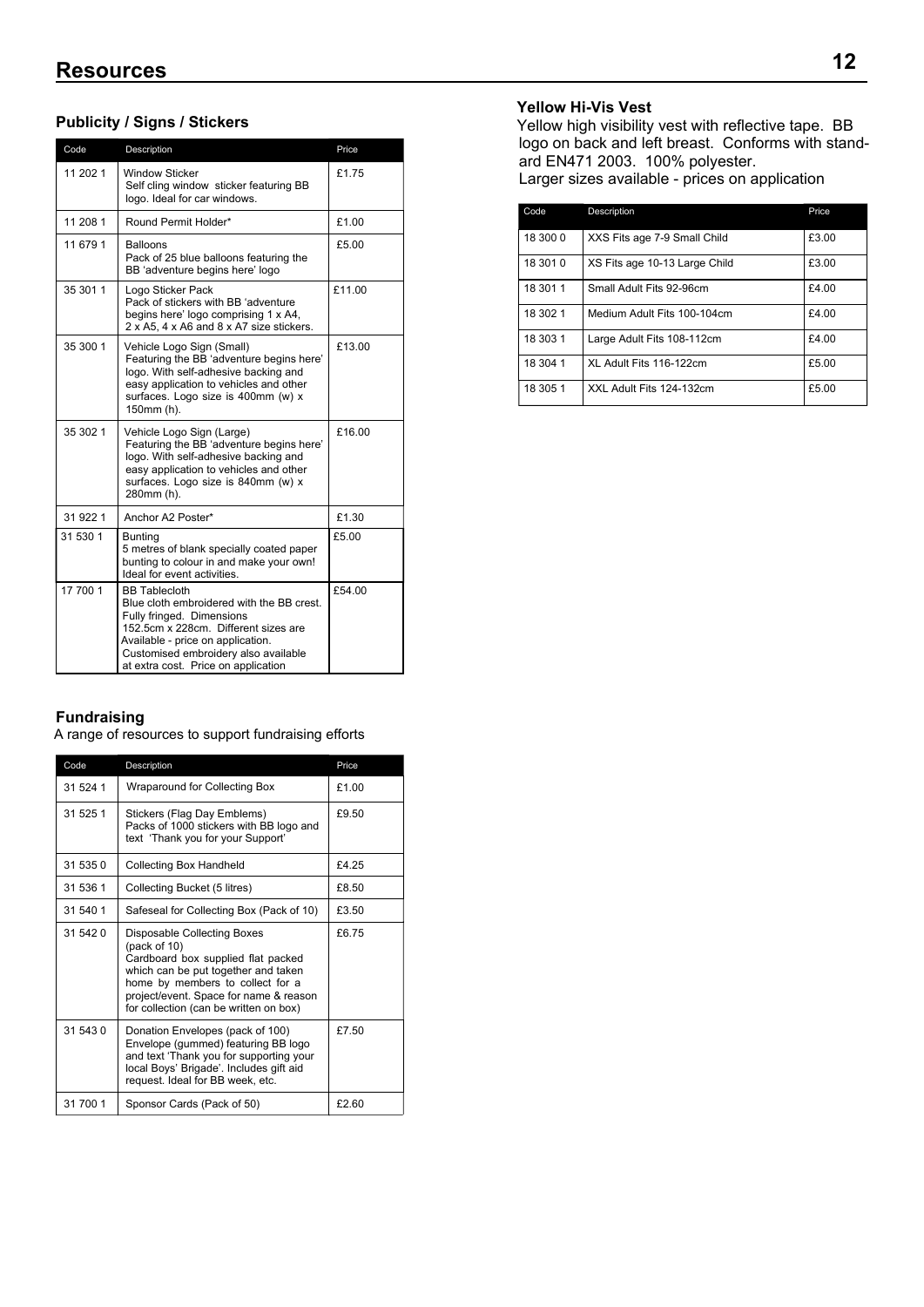## **Programme Resources**

#### **NEW - Under 11's Programme Resources**

#### **Anchors Programme**

Resources for 5 to 8 year old age group

Termly set of Activity Cards, Themed Activity Cards and Programme Planner for the Anchors age group.

The first set of Activity Cards is also accompanied by the Information and Awards content which provides an overview and guidance for use of the programme and awards.

Each term the pack will consist of:

- 6 Activity Cards (one for each Activity Area)
- 4 Themed Activity Cards (containing at least 5 activities across at least 4 Activity Areas)
- 1 Programme Planner Card

#### **Anchors Programme Activity Cards \*NEW\***

| Code     | Description                                                 | Price  |
|----------|-------------------------------------------------------------|--------|
| 31 277 0 | <b>Anchors Programme Activity Cards</b><br>Autumn 2019 Term | £7.50  |
| 31 285 0 | <b>Anchors Programme Activity</b><br>Spring 2020 Term       | £7.50  |
| 31 288 0 | Anchors Programme Activity Cards<br>Summer 2020 Term        | £7.50  |
| 31 275 1 | Anchors Programme Storage Box                               | £15.00 |

Only Autumn Activity cards are currently available.

#### **Juniors Programme**

Resources for 8 to 11 year old age group

Termly set of Activity Cards, Themed Activity Cards and Programme Planner for the Juniors age group.

This first set of Activity Cards is also accompanied by the Information and Awards content which provides an overview and guidance for use of the programme and awards.

Each term the pack will consist of:

- 6 Activity Cards (one for each Activity Area)
- 4 Themed Activity Cards (containing at least 5 activities across at least 4 Activity Areas)
- 1 Programme Planner Card

#### **Juniors Programme Activity Cards \*NEW\***

| Code     | Description                                          | Price  |
|----------|------------------------------------------------------|--------|
| 31 282 0 | Juniors Programme Activity Cards<br>Autumn 2019 Term | £7.50  |
| 31 286 0 | Juniors Programme Activity Cards<br>Spring 2020 Term | £7.50  |
| 31 289 0 | Juniors Programme Activity Cards<br>Summer 2020 Term | £7.50  |
| 31 280 1 | Junior Programme Storage Box                         | £15.00 |

Only Autumn Activity cards are currently available.

**Items marked with a \*** (asterisks) **are discontinued items only available whilst stocks last!**

#### **EXISTING Under 11's Programme Resources**

#### **Anchors Programme**

Resources for 5 to 8 year old age group

| Code     | Description                                                             | Price  |
|----------|-------------------------------------------------------------------------|--------|
| 31 144 0 | Programme Pack 1*                                                       | £30.00 |
| 31 250 0 | Programme Pack 2*                                                       | £17.00 |
| 31 180 1 | A2 Activity Award Chart (Pack of 5)*                                    | £8.00  |
| 31 181 1 | Activity Award Chart Stickers for A2<br>Award Chart (Pack of 5 sheets)* | £4.00  |
| 31 186 1 | A4 Activity Award Chart (Pack of 10)*                                   | £4.00  |
| 31 183 1 | Promotion Certificate (Pack 5)*                                         | £2.20  |
| 31 184 1 | Open Certificate (Pack 5)*                                              | £2.20  |
| 31 185 1 | Leader Record Cards (Pack of 10)*                                       | £3.75  |
| 31 320 1 | Ring Binder *<br>(no contents, to be used for overflow)                 | £6.00  |

#### **Juniors Programme**

Resources for 8 to 11 year old age group

| Code     | Description                                                             | Price  |
|----------|-------------------------------------------------------------------------|--------|
| 31 145 0 | Programme Pack 1*                                                       | £30.00 |
| 31 251 0 | Programme Pack 2*                                                       | £17.00 |
| 31 190 1 | A2 Activity Award Chart (Pack of 5)*                                    | £4.00  |
| 31 191 1 | Activity Award Chart Stickers for A2<br>Award Chart (Pack of 5 sheets)* | £4.00  |
| 31 196 1 | A4 Activity Award Chart (Pack of 10)*                                   | £4.00  |
| 31 193 1 | Promotion Certificate (Pack of 5)*                                      | £2.20  |
| 31 194 1 | Open Certificate (Pack of 5)*                                           | £2.20  |
| 31 195 1 | Leader Record Cards (Pack of 10)*                                       | £3.75  |
| 31 321 1 | Ring Binder*<br>(no contents, to be used for overflow)                  | £6.00  |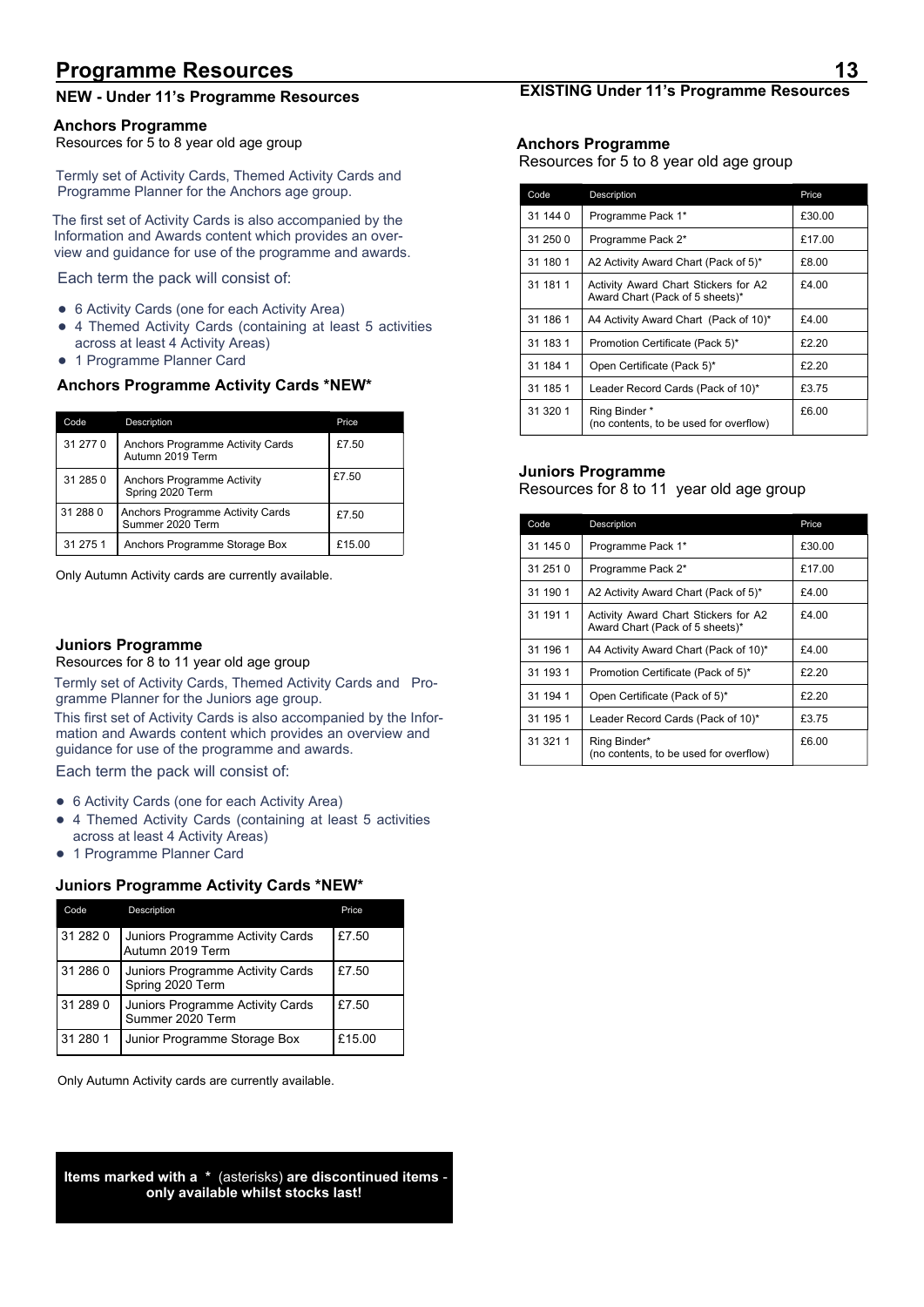#### **Over 11's Programme Resources**

**Programme pack** is the key resource for leaders working with these age groups. Containing 100's of programme topics the Discover programme is based around the headings of Community, Skills and Recreation. Challenge Plus is based around Projects and Challenges under the headings of Community, Life Skills and Recreation & Leisure.

**Open Certificate** is for general use, and can be awarded on completion of a programme topic, for competitions or participation.

**Leader Record Cards** are used to record a member's progress in the award scheme and to keep a record of

important details, such as address, contact numbers, etc. The "Company Section / Seniors' Record Card" is for all members of the 11 to 18 age group and specifically covers the Discover

programme awards and major awards. The

"Seniors' Record Card" is to be used in addition for recording progress with the Challenge Plus programme awards.

**I-File Handbook** is a resource for all young people in the over 11's age group. The I-File provides young people with information about the BB, the programmes and award scheme and provide s a convenient place to record their achievements. It is suggested that all new members in the over 11's age group are given their own copy.

#### **Discover Programme**

Resources for 11 to 15 year old age group

| Code     | Description                                                 | Price  |
|----------|-------------------------------------------------------------|--------|
| 31 146 0 | Discover Programme Pack                                     | £40.00 |
| 31 210 1 | Company Section / Seniors' Record<br>Cards (Pack of 10)     | £4.00  |
| 31 211 1 | Open Certificate (Pack of 10)                               | £4.50  |
| 31 322 1 | <b>Ring Binder</b><br>(no contents, to be used as overflow) | £6.00  |

#### **Challenge Plus Programme**

Resources for 15 to 18 year old age group

| Code     | Description                       | Price  |
|----------|-----------------------------------|--------|
| 31 147 0 | Challenge Plus Programme Pack     | £40.00 |
| 31 216 1 | Seniors' Record Card (Pack of 10) | £3.75  |
| 31 215 1 | Open Certificate (Pack of 10)     | £3.75  |

#### **I-File Handbook**

For members of the Company Section / Seniors

| Code     | Description     | Price |
|----------|-----------------|-------|
| 31 148 1 | I-File Handbook | £4.00 |

#### **Young Volunteer Award Scheme**

| Code     | Description                          | Price |
|----------|--------------------------------------|-------|
| 31 502 1 | 50 Hours Certificate                 | £1.00 |
| 31 503 1 | 100 Hours Certificate                | £1.00 |
| 31 504 1 | 200 Hours Certificate (foil blocked) | £1.50 |

#### **The Duke of Edinburgh's Award**

| Code                                                         | Description                          | Price |  |
|--------------------------------------------------------------|--------------------------------------|-------|--|
|                                                              | 35 296 0   Handbook for DofE Leaders | £6.50 |  |
| Welcome Packs for Bronze/Silver/Gold levels of the Award are |                                      |       |  |

available from your BB Regional Headquarters.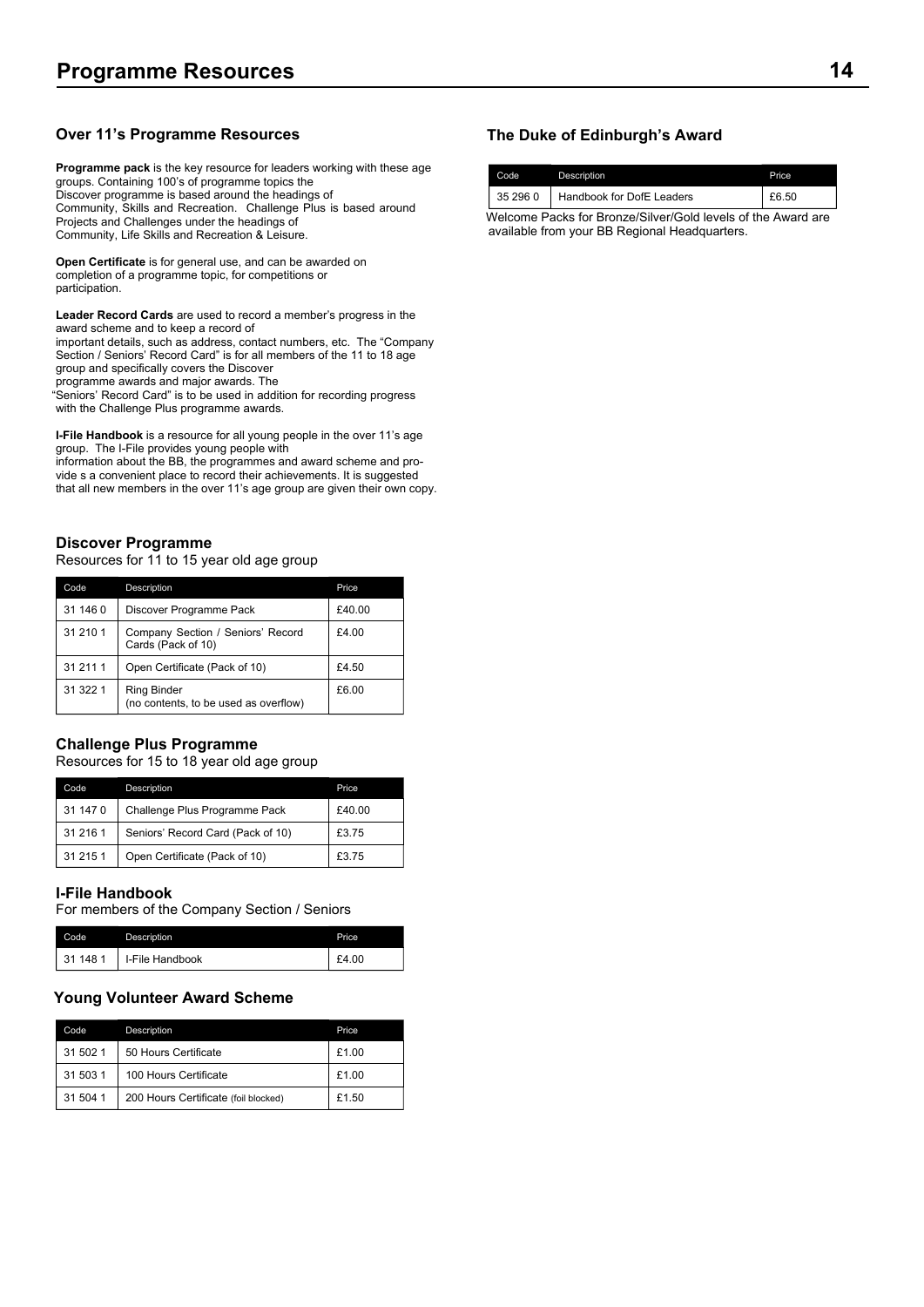## **Gifts**

## **Gifts for Young People**

A range of gifts which all feature the BB logo. Ideal as prizes at events/competitions or sold in the tuck shop/canteen!

| Code     | Description                                                                                                                                                                                                                                     | Price |
|----------|-------------------------------------------------------------------------------------------------------------------------------------------------------------------------------------------------------------------------------------------------|-------|
| 11 201 1 | Juniors Rucksack Keyring *<br>Rucksack style wallet with 'Juniors' logo on a keyring.                                                                                                                                                           | £2.50 |
| 11 210 1 | <b>Carabiner Keyring</b>                                                                                                                                                                                                                        | £3.00 |
| 11 199 1 | <b>Sparkie Bear</b><br>Teddy bear wearing a royal blue hoodie with the<br>adventure begins here' logo                                                                                                                                           | £9.60 |
| 11 228 1 | <b>Anchors Rubber Keyring</b><br>Rubber version of the 'Anchors' logo on a keyring.                                                                                                                                                             | £1.50 |
| 11 229 1 | Juniors Rubber Keyring<br>Rubber version of the 'Juniors' logo on a keyring                                                                                                                                                                     | £1.50 |
| 11 531 1 | <b>Anchors Reflective Snap Band</b><br>A practical high visibility item to keep you safe in the<br>dark. Silver band with 'Anchors' logo in red. The band<br>is bright and reflective. To use simply slap/snap the<br>band onto your arm or leg | £1.20 |
| 11 532 1 | Juniors Reflective Snap Band<br>A practical high visibility item to keep you safe in the<br>dark. Silver band with 'Juniors' logo in purple. The<br>band is bright and reflective. To use simply slap/snap<br>the band onto your arm or leg     | £1.20 |
| 11 533 1 | <b>Anchors Red Wristband</b><br>Tubular adjustable wristband with white<br>Anchors logo                                                                                                                                                         | £1.00 |
| 11 534 1 | Juniors Blue Wristband<br>Tubular adjustable wristband with white<br>Juniors logo                                                                                                                                                               | £1.00 |
| 11 650 1 | <b>Ripper Wallet (Black)</b>                                                                                                                                                                                                                    | £4.00 |
| 11 671 1 | <b>Drawstring Bag (blue)</b><br>Drawstring bag with 'adventure begins here' logo                                                                                                                                                                | £3.25 |
| 11 674 1 | Mini Retractable Pen*<br>Mini retractable ballpen with keyring attachment. Blue &<br>white featuring 'the adventure begins here 'logo. Black<br>ink. 8cm in length                                                                              | £0.70 |
| 11 730 1 | <b>Blue Metallic Torch *NEW*</b><br>Bright blue 5 LED torch with batteries and a wriststrap.<br>Laser engraved with the BB logo                                                                                                                 | £4.00 |
| 11 691 1 | F1 Keyring*Plastic rectangular keyring with BB 'adven-<br>ture begins here' logo                                                                                                                                                                | £1.50 |
| 11 693 1 | Flying Disc (Frisbee©) *NEW*<br>Flying Disc, made in the UK from recycled plastic.<br>Lightweight design and flies exceptionally well.<br>220mm dia.                                                                                            | £3.00 |
| 11 698 1 | <b>Blue Yovo*</b><br>Plastic yoyo featuring the 'adventure begins here' logo                                                                                                                                                                    | £1.75 |
| 11 710 0 | Juniors Blue Baseball Cap<br>Blue 100% cotton baseball cap with the 'Juniors' logo<br>embroidered in white. Adjusts with Velcro strap                                                                                                           | £6.00 |
| 11 715 1 | Blue Digital Silicone Watch*<br>Digital silicone watch with 'adventure begins here' logo<br>in white. Silicone band is 22cm deep                                                                                                                | £3.00 |
| 18 600 0 | <b>Anchors Red Baseball Cap</b><br>Red 100% cotton baseball cap with 'Anchors' logo em-<br>broidered on the front. One size fits all - adjusts with a<br>Velcro strap at the back                                                               | £6.00 |
| 11 720 1 | <b>Blue Fidget Spinner</b><br>Our own Boys' Brigade blue spinner with high quality<br>ceramic bearings                                                                                                                                          | £4.00 |
| 11 233 1 | 2 in 1 Cable Keyring<br>This 2-in-1 keyring charging cable can be used to<br>connect to your laptop, PC or powerbank and charge<br>your iPhone, iPad, iPod or android device                                                                    | £3.80 |
| 18 132 1 | <b>Umbrella</b><br>3-section polyester umbrella with metal frame and<br>plastic handle                                                                                                                                                          | £8.30 |
| 11 211 1 | <b>Bubble Blower</b><br>Great as a prize or gift this blue bubble blowing pot with<br>The Boys' Brigade logo in white print comes on a lan-<br>yard.                                                                                            | £2.00 |
| 11 725 1 | <b>Classic Bouncy Ball *NEW*</b><br>45mm size bouncy ball. White with the BB logo printed<br>in blue.                                                                                                                                           | £3.00 |

#### **Stationery Gifts**

A range of stationery items featuring the BB logo

| Code     | Description                                                                                                                                                                                                                                       | Price  |
|----------|---------------------------------------------------------------------------------------------------------------------------------------------------------------------------------------------------------------------------------------------------|--------|
| 11 209 1 | Frosted Notepad & Pen                                                                                                                                                                                                                             | £4.00  |
| 11 212 1 | Mini Pen Keyring*                                                                                                                                                                                                                                 | £2.00  |
| 11 226 1 | <b>Embossed Leather Bookmark</b>                                                                                                                                                                                                                  | £1.00  |
| 11 651 1 | Long Bendy Pencil (purple)*                                                                                                                                                                                                                       | £1.00  |
| 11 661 1 | Long Bendy Pencil with eraser (blue) *NEW*                                                                                                                                                                                                        | £1.00  |
| 11 653 1 | Pencil Case (Blue)*                                                                                                                                                                                                                               | £2.50  |
| 11 660 1 | Wave Sharpener & Eraser (Blue)                                                                                                                                                                                                                    | £1.50  |
| 11 665 1 | Eraser - Blue, book shaped                                                                                                                                                                                                                        | £0.75  |
| 11 670 1 | Recycled Pencil*                                                                                                                                                                                                                                  | £0.55  |
| 11 682 1 | Mousemat * REDUCED!                                                                                                                                                                                                                               | £1.50  |
| 11 649 1 | Recycled Pencil *NEW*<br>Pencil made from recycled newspapers. Navy<br>printed white with the adventure begins here<br>logo with eraser tip.                                                                                                      | £0.60  |
| 11 686 1 | A4 Conference Folder (zipped)*                                                                                                                                                                                                                    | £14.00 |
| 11 688 1 | A5 Black Notebook & Pen<br>Soft-feel hardbacked black cover with blue elas-<br>tic strap and page marker. De-bossed with 'ad-<br>venture begins here' logo                                                                                        | £5.60  |
| 11 694 1 | <b>Twist Ball Pen (Blue)</b>                                                                                                                                                                                                                      | £0.80  |
| 11 696 1 | Tri Colour Pen<br>Multi colour pen, 4 colours (Black/Blue/<br>Red/Green) in one single barrel featuring<br>BB 'adventure begins here' logo                                                                                                        | £1.00  |
| 11 701 1 | Parker Jotter Pen<br>Best selling quality pen. Black ink. Blue barrel<br>featuring the "adventure begins here' logo                                                                                                                               | £9.50  |
| 11 643 1 | Wooden Ruler<br>Wooden 30cm/12" ruler printed with the Adven-<br>ture Begins Here logo. Manufactured from sus-<br>tainable wood sources.                                                                                                          | £2.30  |
| 11 644 1 | <b>Mop Topper Stylus Pen</b><br>This quirky looking pen boasts a host of fantas-<br>tic features; the hair works as a screen cleaner<br>and the base of the pen has a soft-feel stylus<br>tip. Black ink.                                         | £2.00  |
| 11 645 1 | <b>Pencil Case Set</b><br>Nylon pencil case with pen, pencil, eraser and<br>15cm ruler                                                                                                                                                            | £4.80  |
| 11 668 1 | Blue A4 Zipped Conference Folder *NEW*<br>Stylish blue A4 zipped conference folder.<br>Includes a pocket for your phone and tablet<br>with an organiser section with pockets/tidies for<br>pens and USB holder. Also contains an A4<br>lined pad. | £19.00 |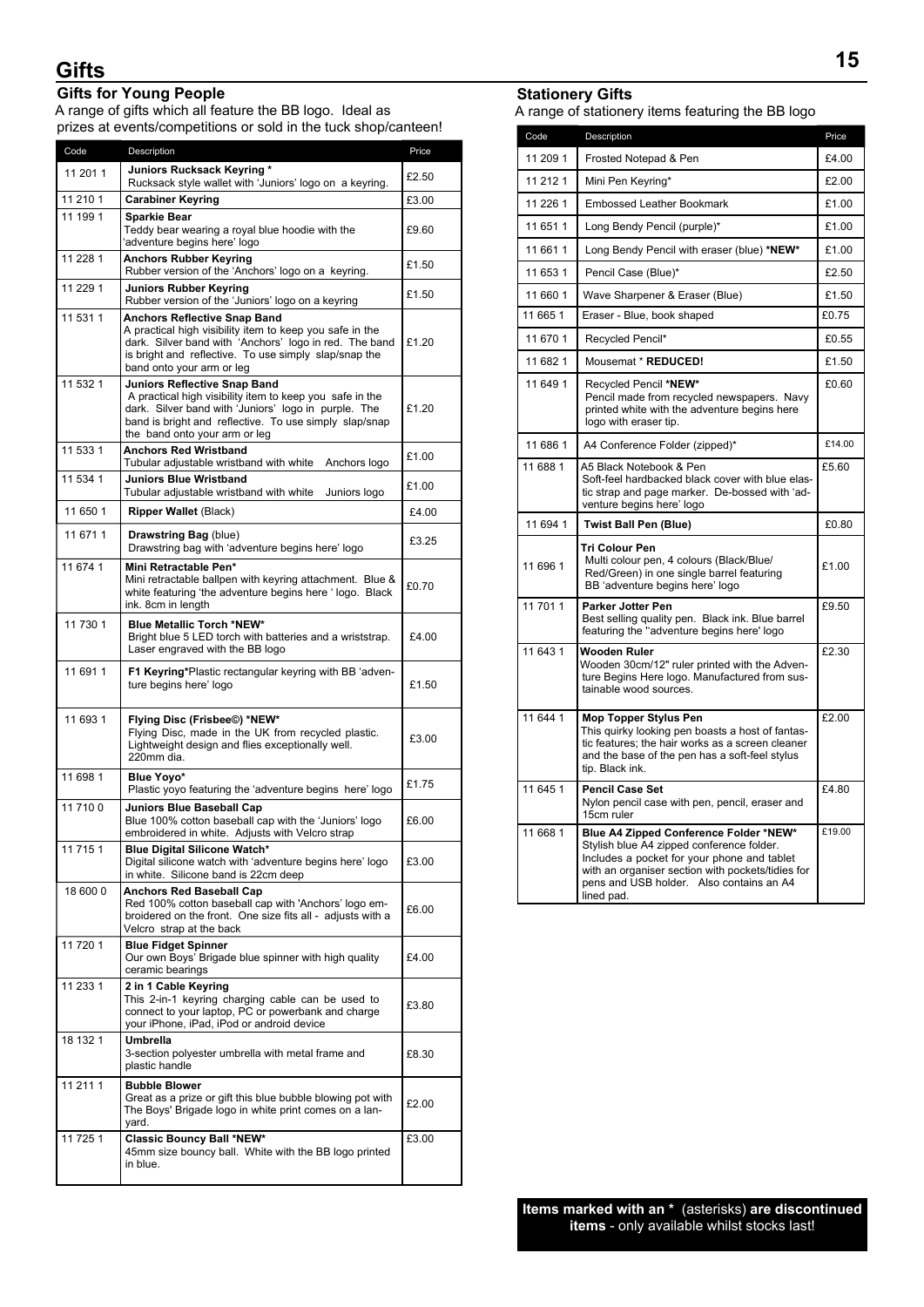### **Gifts for Adults**

| Code     | Description                                                                                                                                                                                                        | Price  |
|----------|--------------------------------------------------------------------------------------------------------------------------------------------------------------------------------------------------------------------|--------|
| 11 227 1 | <b>Fridge Magnet</b><br>Flexible rectangular magnet featuring the BB 'ad-<br>venture begins here' logo                                                                                                             | £0.60  |
| 11 595 1 | <b>Laser Engraved Cufflinks</b><br>Highly polished silver metal with the BB<br>"adventure begins here' logo comes in black gift<br>hox $2cm \times 15cm$                                                           | f1200  |
| 11 597 1 | <b>Boxed Medallion with BB Emblem / Founder</b>                                                                                                                                                                    | £15.00 |
| 11 680 1 | <b>Trolley Coin Keyring</b><br>Silver with BB logo. Ideal for use in<br>shopping trolleys and lockers.                                                                                                             | £1.50  |
| 11 683 1 | Cufflinks<br>Pair of cufflinks with BB Anchor in a<br>presentation box                                                                                                                                             | £10.00 |
| 11 684 1 | <b>ID Lanyard</b><br>Blue with BB logo, complete with clip for attaching<br>name card                                                                                                                              | £2.00  |
| 11 704 1 | <b>Cross Calais Pen</b><br>Lightweight, sleek chrome ball pen manufactured<br>by Cross. BB 'adventure begins here' logo en-<br>graved on pen and supplied in a<br>presentation box. Lifetime mechanical quarantee. | £29.50 |
| 11 707 1 | <b>Reusable Shopper</b><br>This clever shopper bag has an integrated pouch<br>into which the whole thing neatly packs away.<br>Blue with 'adventure begins here' logo in white.<br>365mm x 355mm                   | £3.00  |
| 11 654 1 | Boxed Pen & Torch Gift Set<br>The soft touch Chic ballpoint pen and LED flash-<br>light make a wonderful gift set. Both products are<br>laser engraved and presented in a handsome gift<br>box                     | £8.00  |

#### **Mugs / Tumblers**

| Code     | Description                                                                                                                                                                                          | Price |
|----------|------------------------------------------------------------------------------------------------------------------------------------------------------------------------------------------------------|-------|
| 11 213 1 | <b>Insulated Travel Mug</b>                                                                                                                                                                          | £4.50 |
| 11 547 1 | Dark Blue Enamel Mug *NEW*<br>Dark blue enamel mug with BB logo in white with<br>a silver rim. Perfect for camping, outdoor events<br>or looks good in the office or at home.<br>76mm (h) x 85mm (w) | £9.00 |
| 11 5481  | Marrow mug *NEW*<br>This dark blue ceramic mug has a classic design<br>and large capacity. H: 107mm D: 84mm. Capacity<br>14fl $0z$                                                                   | £5.00 |
| 11 687 1 | <b>Foldable Water Bottle</b><br>Reusable 500ml water bottle (blue) with<br>sports cap featuring BB 'adventure<br>begins here' logo                                                                   | £2.00 |
| 18 321 1 | Tempo Sports Bottle*<br>Modern stylish sports bottle with flip top lid.<br>Capacity 650ml                                                                                                            | £5.20 |
| 11 549 1 | Hope as an Anchor Mug<br>Ceramic mug (10fl oz) decorated with a Hope as<br>an Anchor design<br>(based on Hebrews 6:19)                                                                               | £6.00 |
| 11 732 1 | Style Travel Mug *NEW*<br>12oz double walled stainless steel travel mug in<br>vibrant metallic blue with engraved BB Logo.<br>Dimensions: 132mm x 80mm                                               | £7.50 |
| 11 734 1 | Hydro drinks bottle *NEW*<br>Attractive 750ml clear drinks bottle with blue lid.<br>Body made from BPA-free plastic. The Boys' Bri-<br>gade logo is featured on the bottle. Dishwasher<br>safe.      | £4.50 |

# **Gifts Gifts<sup>16</sup>**

#### **Dartington Crystal**

The Boys' Brigade has teamed up with Dartington Crystal to bring a quality range of products. Ideal gifts for long service, retirement or just for saying thank you. All feature the BB emblem and are packaged in Dartington Crystal boxes.

| Code     | Description                 | Price  |
|----------|-----------------------------|--------|
| 11 980 1 | Finbarr ink blue vase *NEW* | £50.00 |
| 11 983 1 | Blossom jug *NEW*           | £34.00 |
| 11 985 1 | Wibble Bowl                 | £40.00 |
| 11 994 1 | Opus Vase                   | £40.00 |
| 11 998 1 | <b>Crescent Clock</b>       | £58.00 |

#### **Badges**

| Code     | Description                                                                                                                                                                                                                                   | Price |
|----------|-----------------------------------------------------------------------------------------------------------------------------------------------------------------------------------------------------------------------------------------------|-------|
| 11 236 1 | World War 1 Commemorative Badge*<br>A special World War 1 commemorative<br>badge which can be worn out of uniform.                                                                                                                            | £1.30 |
| 11 615 1 | Ex-Member's Badge<br>Small bronze anchor with clutch pin<br>fastening which can be worn on jacket<br>lapel by former members                                                                                                                  | £1.25 |
| 12 160 1 | Adventure begins here Lapel Badge. Con-<br>temporary stylish blue badge featuring the<br>BB 'adventure begins here' logo in white,<br>ideal for wearing when representing or to<br>acknowledge The Boys' Brigade on non-<br>uniform occasions | £3.00 |
| 11 751 1 | Friend's Badge<br>Special buttonhole badge which can be<br>presented to and worn by that small<br>army of invaluable helpers who are<br>always there when you need them!                                                                      | £175  |
| 117611   | Chaplain's Badge<br>Buttonhole badge with "Chaplain" scroll<br>across top.                                                                                                                                                                    | f150  |
| 19 203 1 | <b>Buttonhole Badge</b>                                                                                                                                                                                                                       | £1.50 |

#### **Fun Badges**

| Code     | <b>Description</b>                                         | Price |
|----------|------------------------------------------------------------|-------|
| 11 205 1 | Anchors Fun Badge<br>Pin-on badge featuring 'Anchors logo' | £2.00 |
| 11 206 1 | Juniors Fun Badge<br>Pin-on badge featuring 'Juniors logo' | £2.00 |

#### **Bibles**

A range of bibles featuring the BB logo foil blocked.

| Code     | <b>Description</b>                                                                                                                                                                                                                                                                   | Price  |
|----------|--------------------------------------------------------------------------------------------------------------------------------------------------------------------------------------------------------------------------------------------------------------------------------------|--------|
| 35 354 0 | Holy Bible NIV Gift Edition<br>Durable pocket sized grey soft tone<br>Bible with zip, ideal as a gift/presentation<br>for Seniors/Leaders. Featuring the BB<br>'adventure begins here' logo foil blocked.                                                                            | £20.00 |
| 35 355 0 | <b>NCV Youth Bible</b><br>Hardback bible for teenagers featuring<br>the BB 'adventure begins here' logo foil<br>blocked                                                                                                                                                              | £20.00 |
| 35 366 0 | NIV Bible for Children<br>This Bible features an easy-to-read lay-<br>out, clearly explains events and people<br>of the Bible, quick links to find inspiration<br>and help from the Bible in different life<br>situations. Cover foil blocked with 'adven-<br>ture begins here' logo | £18.00 |